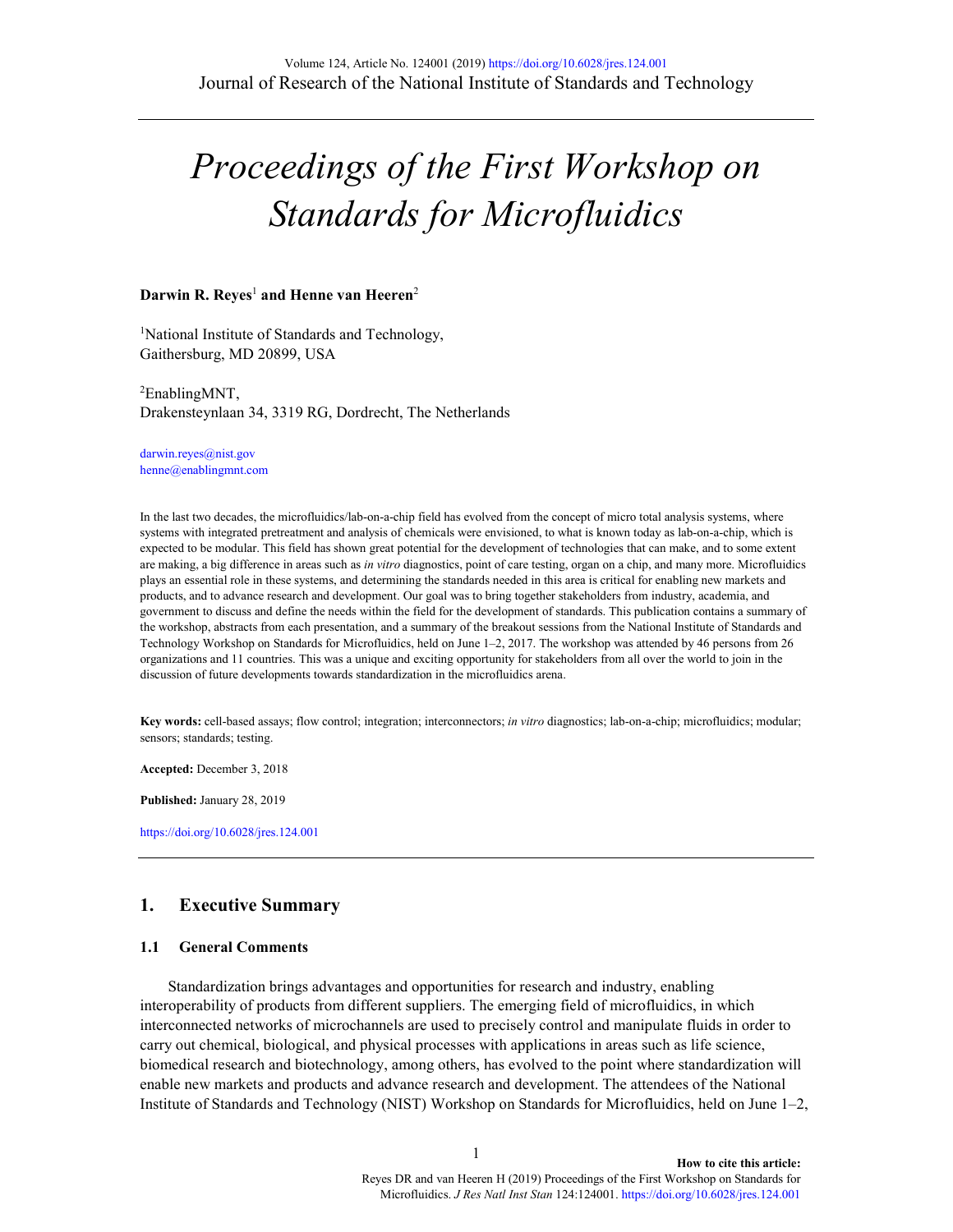2017, concurred that the agreements so far—e.g., the 1.5 mm grid for microfluidic ports, the 15 mm scheme that is the basis for the building block dimension standard, and the proposed operational classes are an excellent basis for further standardization work [1]. The guidelines that describe these standards are expected to foster fast and creative product development. Standardization would bring ample benefits, not only for developers and producers, but also for the users, by fostering competition and enabling more versatility through better mix-and-match permutations.

The lack of standardization and industry-wide-supported roadmaps make the development of products based on economic and reliable fabrication processes difficult. Standards are tools that facilitate: (1) communication for mutual understanding between customer and supplier, (2) standard protocols to normalize testing practices between companies, and (3) manufacturing practices and commerce between different customers and companies around the world. They are especially valuable for microfluidics manufacturers that develop products for low to medium volumes (up to tens of thousands per year), although testing protocols should be of interest to high-volume manufacturers as well. Attendees with a fabrication background stated that in the current situation, each customer has their own design, and reusage of existing designs by different customers is hardly possible. This situation makes production unnecessarily expensive and limits learning opportunities. This same issue also applies to test protocols. Since each product is tested with its own protocol, the results are difficult to generalize and translate back to the fabrication and design departments to improve product manufacturing and the processes associated with different stages of manufacturing, including quality control (QC).

This workshop was seen as an important step forward for the microfluidics industry and provided a venue to voice a broad view of issues regarding standardization. Ultimately, as a result of constructive and inclusive discussions, the major issues faced by the microfluidics community were identified, with the expectation that more discussions and publications will follow.

## **1.2 Interconnections**

In general, there is a need for standardization of fluidic, electrical, and optical interconnections across the full range of types and sizes. This includes interfacing between micro- and macrosize scales. To be compatible with automatic dispensing units, it is necessary to adhere to the standards used by them. Therefore, existing *de facto* standards such as the 4.5 mm port pitch will continue to persist. There is the possibility that an interconnection system for the 2.25 mm well plate pitch will be developed as well. However, it was suggested that we should realize the limitations of well plates and that there are large numbers of applications where other microfluidic techniques are more appropriate. The 1.5 mm and 3 mm grid standards [1] appear to be acceptable for most parties, except for:

- high-volume manufacturing,
- applications focusing on high-throughput screening (HTS),
- silicon-based devices—although newly developed fan-out technologies might change that, and
- integrated products.

Combining optical and electrical connections with microfluidics is a challenge with regard to manufacturing, reliability, and cost-effectiveness. A particular problem is to separate microfluidic and electronic connections. One way of doing that is by positioning the electrical wires in plane to the microfluidic device and perpendicular to the microfluidic tubes. Another, and likely more promising approach, is to replace the tubes with a small manifold with predefined channels, reducing size and complexity. Few researchers are working with bare dies, and the small world of silicon does not fit well with the "macro-world" of microfluidics. Hence, it might be a good idea to think about components that link the silicon die to a microfluidic component in a way that (1) facilitates the microfluidic flow, (2) facilitates leak-free microfluidic connections, (3) can be handled in the average assembly line, (4) conforms to the microfluidic standards, and, if needed, (5) enables electrical interconnections. One side will be in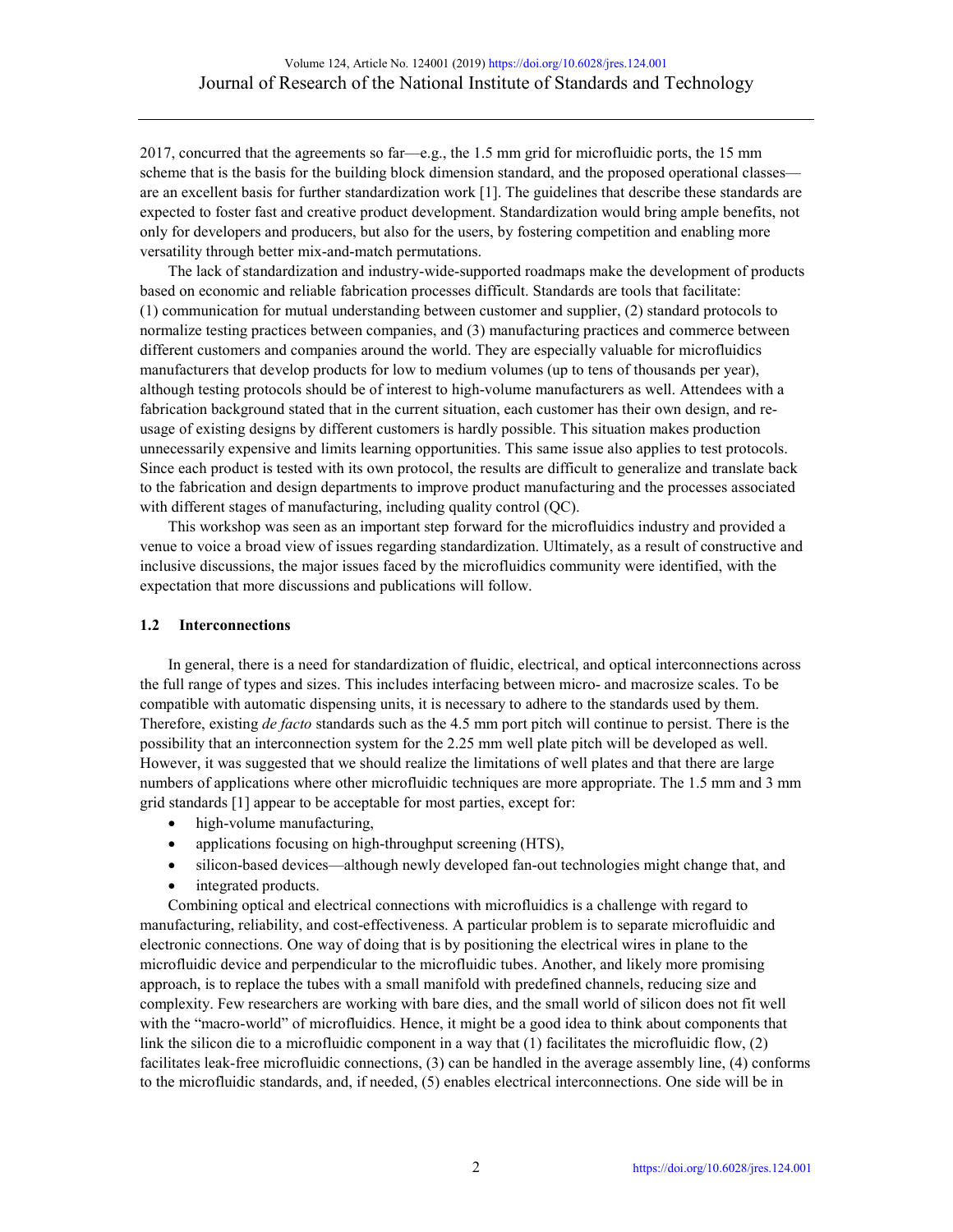contact with the silicon die, and the other will connect with the microfluidic component or system. Such a "microfluidic fan-out" needs to be affordable, reliable, and, in some cases, sterilizable.

Due to the proximity of electrical wires to microfluidic channels, leak tightness is critical, and good leakage tests are certainly needed. Microfluidic side connectors and microfluidic fan-out components may become game changers by making electrical, microfluidic, and optical interconnections to small chips and integration of silicon and microfluidics in general.

Many devices and components need microfluidic and electrical connections, so it might make sense to have standards that address a combination of electrical and microfluidic connections. Such connectors might be similar to the Peripheral Component Interconnect express card (PCI-express card) edge connectors used for electrical connections. In addition to the defined clamping exclusion area [1], a dedicated area on the microfluidic building blocks should be reserved for electrical connections, i.e., an electrical interconnection exclusion area.

Guidelines are needed to enable partners to speak one common language. They would provide details regarding design and construction requirements for electrical, fluidic, and optical connections to microfluidic devices. Standards for optical and electrical connectors are a starting point from which to establish these guidelines. Recommendations, derived in part from existing standards, were devised as follows:

*Recommendations List #1*

- **Formulate concepts for microfluidic fan-outs to facilitate the combination of sensors and microfluidic components.**
- **Identify design and fabrication needs and develop guidelines towards the standardization of connectors that combine electrical and microfluidic connections, because microfluidic and electrical connections fabricated without standardization are more likely to be physically incompatible.**
- **Create guidelines stipulating specific details of the design towards the inclusion of electrical connections to integrated microfluidic devices, using existing standards as the starting point.**
- **In addition to the already-defined clamping exclusion area, reserve a dedicated area on the microfluidic building blocks for electrical interconnections—an electrical interconnection exclusion area.**

#### **1.3 Integration/Modular Approach**

The development phase is often where projects fail due to reliability issues or excessive development time. "Standard" components will reduce the risk of failure.

A modular approach (or modular architecture) is a proven method to address integration problems, but it needs simple, robust, and reliable connections, preferably a plug-and-play-type connection. Regarding module-to-module and module-to-world connectors, the smallest dimensions and accuracies should be based on manufacturability, reliability, and robustness, among other parameters.

The work done so far using the standard guidelines in modular systems showed that the developed standards (port pitch, building block dimensions, etc.) could be used for the design of modular microfluidic systems. A critical point in any modular approach is the actual connection of the components. This requires design guidelines and standards. Standardized dimensions (chip size and pitch) are the first (minimum) level needed to ensure interoperability and optimized development time. With these guidelines, manufacturers will be able to produce off-the-shelf components, which will lead to yield improvement and cost reductions. To reach full potential, comparable data sheets and standardized testing protocols are needed.

There is a need for miniaturized microfluidic pumps; creating them according to the proposed standard for building blocks would be an efficient approach.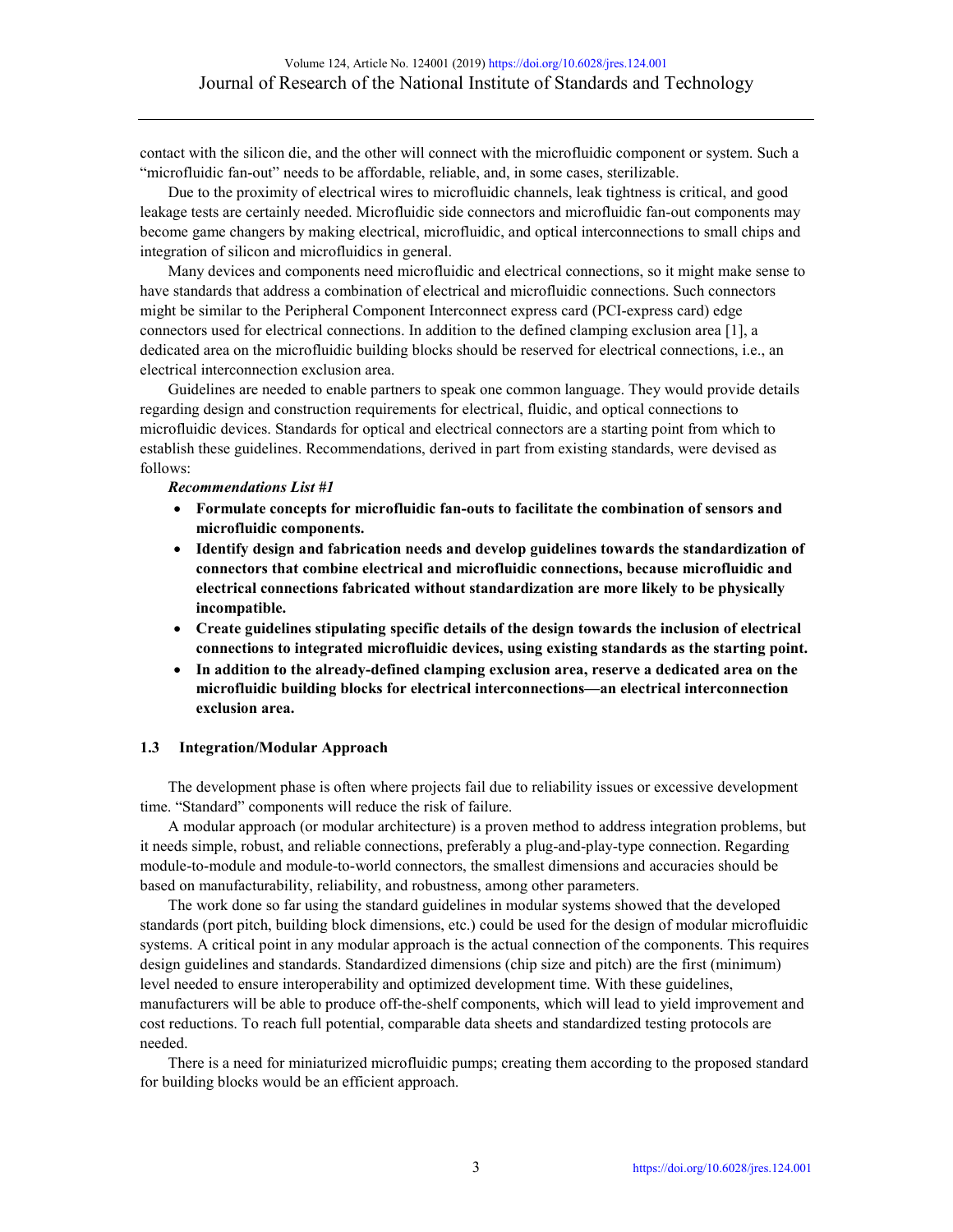*Recommendations List #2*

- **Promote interoperability between suppliers so that developers and integrators can incorporate building blocks/products/connectors from different suppliers in one microfluidic assembly.**
- **Advocate inclusion and partnership among organizations/companies in the development of standards for interoperability; to promote the success of such partnerships, the benefits to the customers should outweigh any resistance from companies to adopt the standards developed.**
- **Devise strategies for comparison of products and building blocks on a generic test bench hosting generic standard test protocols; such comparison could be based on uniform material/equipment data sheets.**

## **1.4 Testing Protocols**

The topic of microfluidic instrument qualification was discussed, and the attendees noted that it is impossible to objectively compare products from different suppliers, because there are as yet no industrywide accepted tests, qualification protocols, or generic compliance certificates. Each company uses its own method to measure product performance. There are also no testing protocols that could help to qualify a second supplier. As most of the products and fabrication technologies are completely different, the opportunities to gain knowledge to further develop standard testing protocols are minimal to nonexistent.

Comparisons of microfluidic quality protocols used by different suppliers might be a good starting point towards the development of industry-wide accepted microfluidic test protocols. Another approach is to explore existing test protocols in use in other industry segments and assess their use or modification to comply with the microfluidic requirements. A first attempt to compile such a list was made.

However, the basis for these protocols should be the understanding of why and how microfluidic devices fail; complementary information about microfluidic device failure could be drawn from scientific publications, and so scientists should be encouraged to present this element in the dissemination of their work.

Microfluidics players should look for and work on adapted methods/protocols tuned for microfluidic testing/qualification and calibrated instrumentation.

The attendees agreed on the need for burst-test protocols and pointed to a lack of standard test protocols. These should first include accelerated lifetime testing and (nondestructive) leakage testing, including leakage test protocols for preloaded chemicals.

Several attendees mentioned the existing limitation of flow measurement techniques at the metrology institutes that measure the average flow over time. There is a great need for accurate measurement technologies for instantaneous flow measurement. The scope with regards to flow measurement should include: volumetric measurement; instantaneous measurement (including sampling frequency); Newtonian fluids; incompressible fluids; and device under test (DUT), and the results should include reference to input pressure, temperature, and output pressure.

The current work on test benches for microfluidic components is a good first step [2]; that effort should be accompanied by the following work on generic test protocols to run on such benches:

- response time, rising time, settling time;
- precision, accuracy, repeatability;
- resolution, stability;
- gas/power consumption;
- dead volumes/internal volumes/pressure drop; and
- pressure: nominal, maximal, and burst.

The next step in the standardization process could be to generate a vocabulary, i.e., definitions of properties (e.g., material properties, dimensional properties, mechanical properties, transducer properties,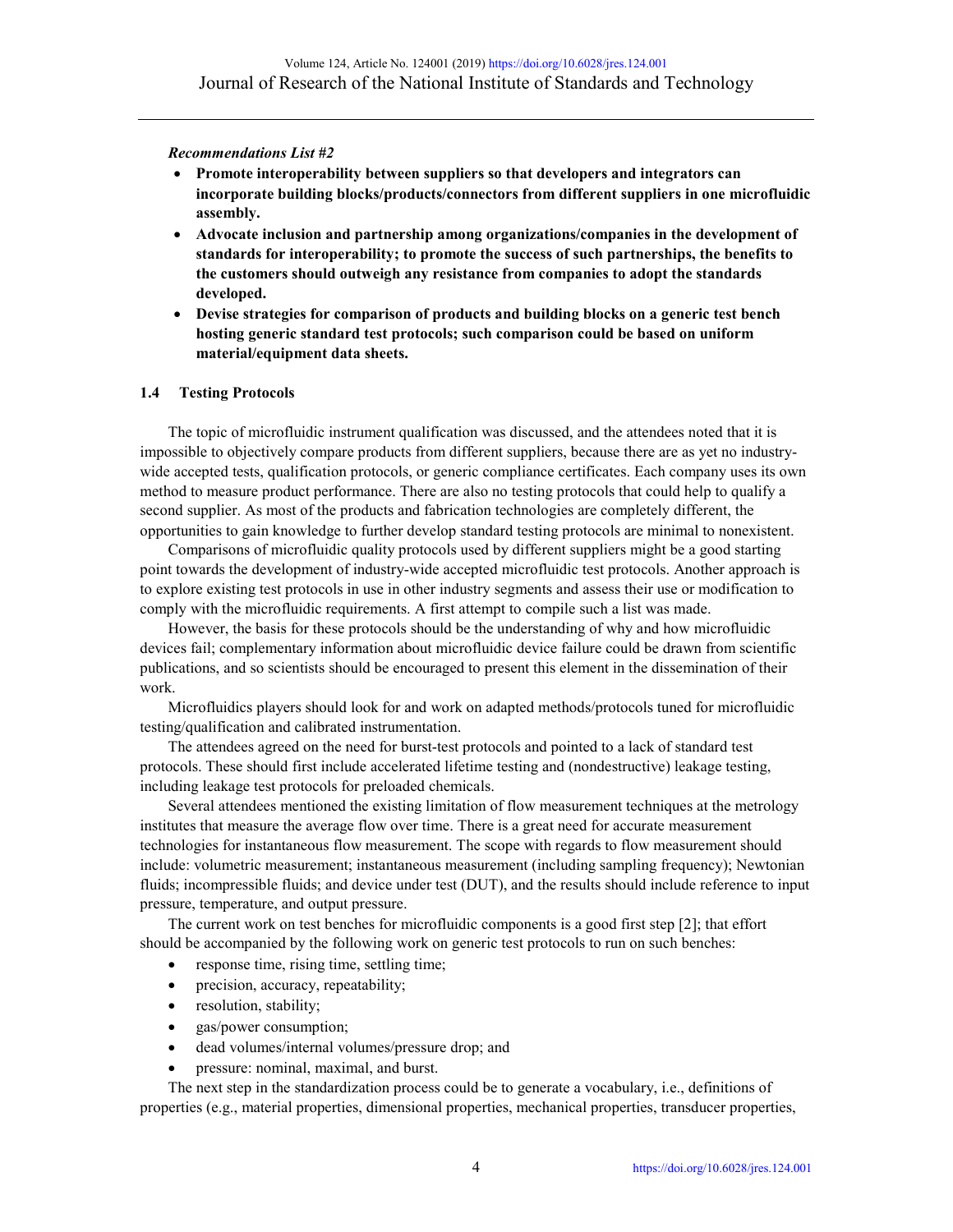"hygiene" properties, interfacing properties, and system properties), components, and functions. As a starting point, "Micro Process Engineering—Vocabulary (ISO 10991:2009)" could be used [3].

Some new sensors have better resolution than calibrated instruments! Therefore, suitable reference sensors calibrated by external calibration laboratories or metrology institutes are also needed.

There is a need for objective, comparable methods to measure droplet sizes, especially for small volumes (<100 nL). The use of fluorescein could be an option.

#### *Recommendations List #3*

- **Work on extending the understanding of why and how microfluidic devices fail.**
- **Generate a vocabulary, i.e., a list of definitions of properties, components, functions, etc.**
- **List, describe, and prioritize parameters to be tested. The top three already identified are burst test, leakage test, and flow test protocols that measure instantaneous flows.**
- **Identify existing norms and protocols in use by the microfluidic industry.**
- **Ensure that suitable test benches/instruments will be developed.**
- **Work on reference sensors calibrated by government metrology institutes or calibration laboratories that are traceable to the national metrology institutes that correspond to and address the microfluidic state of the art.**

#### **1.5 New Areas**

l

Considering the developments in organ-on-chip, and other biological applications, efforts should be made to (1) decide on the most important elements that should be standardized in these new areas and (2) hold future meetings to discuss more detailed plans for the development of such standards.

# **2. Oral Presentation Abstracts**<sup>[1](#page-4-0)</sup>

## **2.1 Session 1: Combining Microfluidics and Electronics (Integration)**

## **Standards for Integration of Micro-Electrical Sensors with Microfluidics: Device and Interface Design, Fabrication, and Testing**

#### **Mark Tondra**, Diagnostic Biosensors, USA

Diagnostic Biosensors (DBS) was started by the presenter (Mark Tondra) in 2005 with the purpose of integrating semiconductor sensor devices with microfluidics and biochemistry, and producing them as products. He had worked at an integrated magnetic sensor company (NVE) for about 10 years prior, where he collaborated on several federally funded research and development (R&D) programs to develop technology that added fluidics to integrated circuit (IC) devices.

This First Workshop of Standards for Microfluidics is a great opportunity. As an example of our motivation, one of our DBS company sayings is: "We put the chip into lab-on-a-chip." This presentation is from the perspective of a small commercial technology development and production company, and its partners, which greatly benefit from standards for microfluidics and participate in standards activities.

It will start with visual examples and explanations of our still-evolving, particular DBS manufacturing and test processes to give some understanding of the practical limits of what DBS can produce. Then, designs of some IC sensor + microfluidic devices and interfaces for device-to-device connection are shown.

The final part will relate the DBS-specific designs and interfaces to published standards from SEMI (formerly known as Semiconductor Equipment and Materials International) and International Organization

<span id="page-4-0"></span><sup>&</sup>lt;sup>1</sup> Certain commercial products or company names are identified here to describe the discussions adequately. Such identification is not intended to imply recommendation or endorsement by the National Institute of Standards and Technology, nor is it intended to imply that the products or names identified are necessarily the best available for the purpose.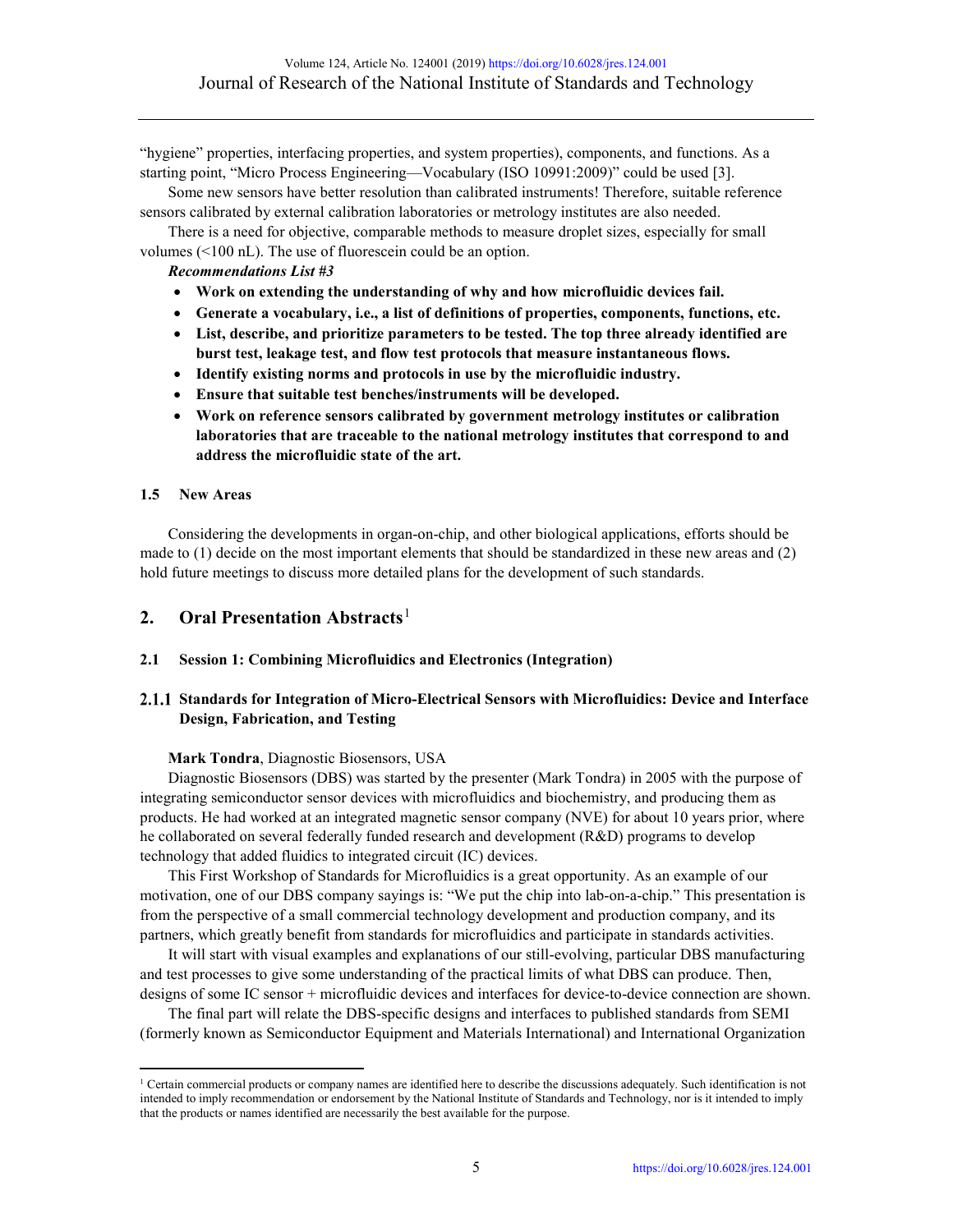for Standardization (ISO) in the area of microfluidics integration. This part will make some estimate of the adequacy of existing standards, and of technology areas where standards will be most needed in the near future.

## **Wafer-Level Integration of Microelectronics and Optoelectronics in Microfluidics**

## **Chengxun Liu**, IMEC, Belgium

A large family of lab-on-a-chip devices is enabled by miniaturized active microelectronic or optoelectronic elements. For example, the well-known dielectrophoretic cell actuations or impedance-based biosensing are supported by microelectronic circuitry. On-chip diffractive optics or photonic waveguides have demonstrated the potential for high-throughput fluorescence assays, commonly used for *in vitro* diagnostics. The proper combination and integration of the active sensors and actuators appear to be a powerful and flexible solution towards a truly integrated lab-on-a-chip that includes all necessary bioanalytical steps, from sample preparation to reaction and detection.

However, the hybrid integration of one or more types of active components in microfluidics is rather complicated compared to passive microfluidics such as microfilters, affinity-based cell capture, or inertialflow cell isolators. Not only do the multiple types of active elements need to be compatible to each other for materials, device physics, and biochemistry, but the fabrication method should be feasible for mass manufacturing, including cleanroom fabrication and packaging.

This talk will present the efforts made by IMEC toward the selection and integration of microelectronic and optoelectronic components for lab-on-a-chip applications. One major focus is the development of wafer-level microfluidics processing, including packaging.

## **Printed Materials and Structures for Low-Cost, On-Chip Functionalities—Prospects for Standardization**

#### **Erik Beckert**, Fraunhofer IOF, Germany

Inkjet printing of functional single- and multilayer structures provides a cost-efficient way to integrate functional structures for liquid handling and analysis on polymer or glass-based lab-on-chip systems. Printing as a versatile and digital approach allows for chip quantities from 10 to  $10^6$ , functionalities ranging from simple electrodes to heaters, sensory surfaces, and light-emitting or light-sensing semiconductor structures. An application example will be an all-printed, on-chip fluorescence detector setup that contains printed filter, organic light-emitting cells, and photodiodes. The prospects for standardization are that these structures all can be considered to be transducers, transforming electrical signals from a potentially standardized chip interface to the actual functionality on the chip.

#### **2.2 Session 2: Cell-Based Assays/***In Vitro* **Diagnostics**

#### **Keynote Presentation: Microfluidics and Regulations for** *In Vitro* **Diagnostics**

#### **2.2.1.1 Standards and Food and Drug Administration Regulation of** *In Vitro* **Diagnostics**

#### **Yun-Fu Hu,** Food and Drug Administration (FDA), USA

*In vitro* diagnostic tests (IVDs) are medical devices subject to FDA regulation. The FDA approves a medical device based on its determination of the safety and effectiveness of the device. The device manufacturer (or sponsor of the premarket submission) is required to provide the FDA with a reasonable assurance that the probable benefits of using the device outweigh any probable risks and a reasonable assurance that the use of the device will provide clinically significant results. This evidence is determined for diagnostic tests by assessing the analytical validation (assurance of test performance) and clinical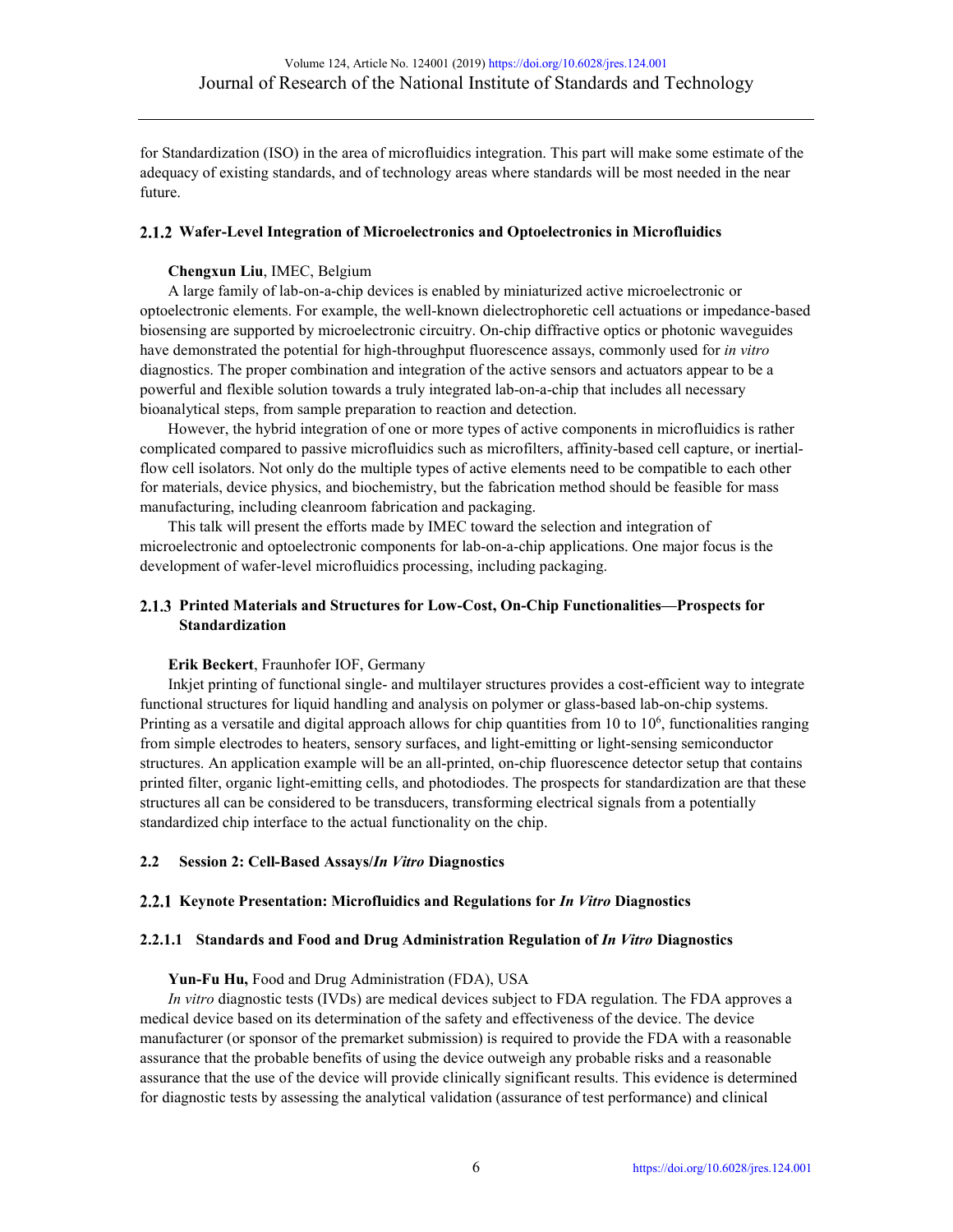validation (correlation between test result and clinical condition). The FDA believes that conformance with recognized consensus standards can support a reasonable assurance of safety and/or effectiveness for many applicable aspects of medical devices. This presentation is intended to provide an overview of FDA regulation of *in vitro* diagnostics and discuss some regulatory challenges and opportunities for development of standards for use in regulatory decisions.

## **2.2.1.2 Cellix's Microfluidic Solutions for Cell-Based Assays and Considerations for Standards in Microfluidics**

## **Vivienne Williams,** Cellix Ltd., Ireland

Cellix develops microfluidics technologies for diagnostics, integrating and miniaturizing sample preparation techniques on-chip for cell-based assays that enable our customers to efficiently target point-ofcare and diagnostic solutions for multiple applications, such as: personalized healthcare, food and beverage analysis, and the agri-biotech sector. This presentation will highlight the developments of our technologies and key factors that must be considered for the development of microfluidic standards when applied to the fabrication of microfluidic chips (e.g., regulatory approved materials used in chip fabrication) and with respect to the types of samples used, the applications, and the needs of the end-user. These latter factors will explore the requirements of cell-based assays such as cell sample contact with microfluidic chip materials and currently employed ISO standards.

## **Multi-Organ Microphysiological Platforms for Drug Testing**

#### **Mandy Esch, Ph.D.,** National Institute of Standards and Technology (NIST), USA

Clinical trials for new drugs can uncover unexpected drug toxicity. Many drugs that work in animals do not produce the same results in humans. In other words, drugs that are not toxic for animals can have a very different effect in human patients. Unless we develop better mimics of the human body that can be used for drug testing, patients will continue to be exposed to drugs that will not fulfill their expectations.

Our group works on the development of multi-organ microphysiological systems that can mimic the human metabolism. Those platforms can be used to simulate drug exposure, their conversion to metabolites, and the effects metabolites have on the human body. We integrate sensors that can measure positive and adverse effects of drugs and drug metabolites continuously throughout a long-term drug exposure. We are developing a platform that contains chambers for ten tissues, mimicking ten human organs. Sensor elements are optical, electrical, and electrochemical. Together with physiologically based pharmacokinetic models (PBPK), data obtained from the platform can be extrapolated to make predictions for human patients.

The adoption of multi-organ microphysiological systems requires the systems to be inexpensive, to be easy to use, and to mimic the human metabolism as truthfully as possible. Replicating results obtained with such systems will depend on implementing standards ranging from platform materials and design to usage.

#### **2.3 Session 3: Flow Control and Verification Testing**

#### **Macro-to-Micro Interfaces for Microfluidic Devices**

#### **Hugh Fan,** University of Florida, USA

Since the concept of micro total analysis systems  $(\mu$ TAS) was invented, myriad microfluidic devices have been demonstrated for a variety of applications. However, an important hurdle that still needs to be cleared is the connection of a microfluidic device with the rest of the world, which is often referred to as the macro-to-micro interface, interconnect, or world-to-chip interface. In this talk, I will examine the methods used by pioneers in the field and other investigators, discuss the progresses made in past decades,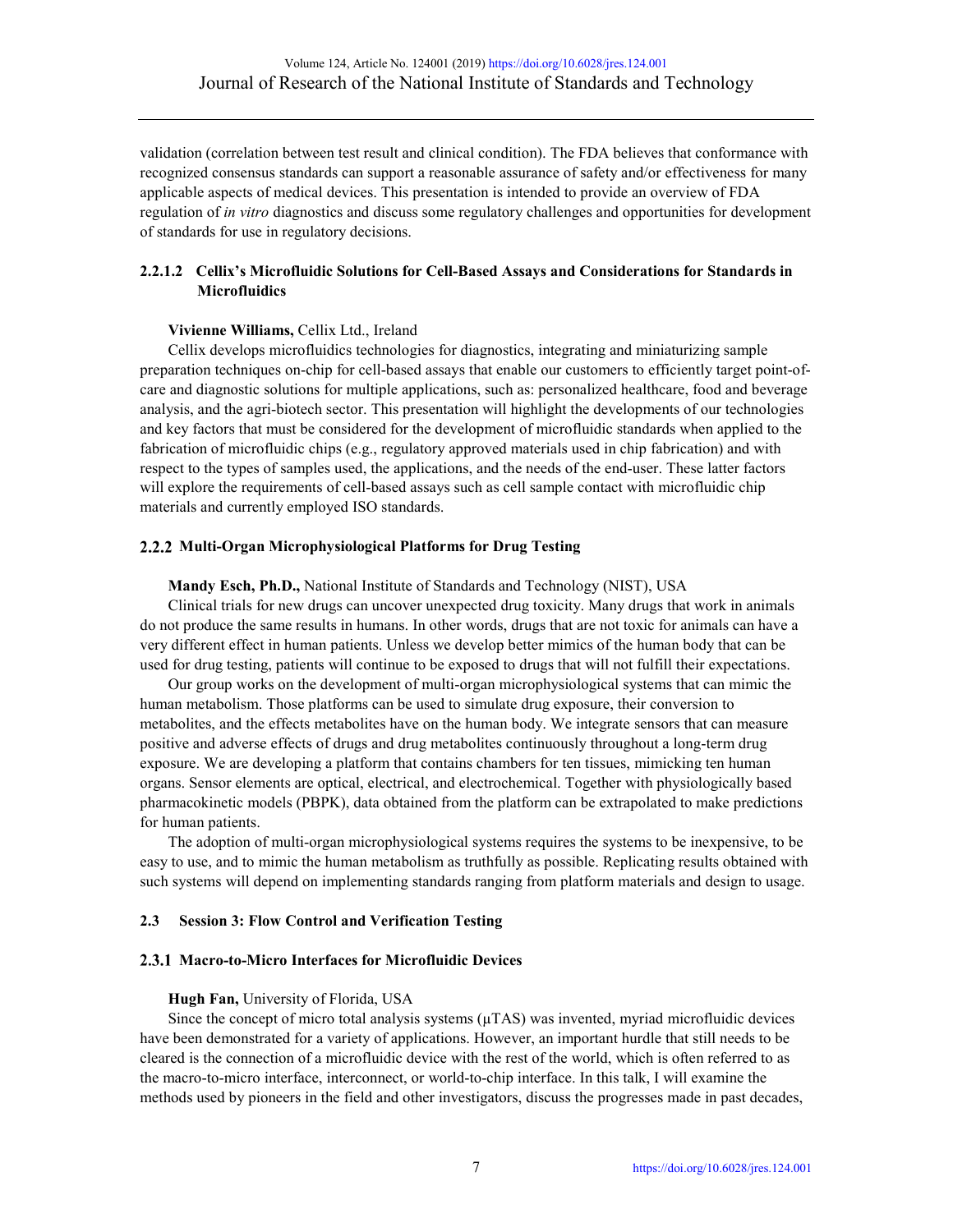review the approaches for electroosmotic-pumping–based microfluidic devices and pneumatic-pumping– based devices, and present personal perspectives on the interface standardization. The advantages and disadvantages of both modular and integrated interconnects will be analyzed. In addition, past efforts in the interface standardization from the perspectives of semiconductor industries will be briefly reviewed.

## **Standards, Guidelines, and Validation Tests for Microfluidics: Challenges from a Foundry Perspective**

## **Alexios Tzannis,** IMT AG, Switzerland

Microfluidics, a technology characterized by the engineered manipulation of fluids at the submillimeter scale, has shown considerable promise for improving diagnostics and biology research. Currently, the state-of-the-art is characterized by the best-conduct practice of each foundry and in agreement with the immediate needs of the specific customer. On the end-user side, in order to reduce timeto-market, to stay competitive, and to keep a good yield, most of the commercialized microfluidic devices are today predominantly simple devices, using one single material with little integration. The solutions provided by the service providers are determined by the technologies available in each fabrication (polymer, glass, and silicon), leading to a lack of standardization and interoperability. Many foundries base their technology proposal on processes available from the micro-electro-mechanical systems (MEMS) industry, utilizing classical MEMS as well as non-MEMS-compatible materials, e.g., glass, gold, dielectrics. It is therefore reasonable to look at the available standardization protocols and methodologies available in the MEMS industry to address standardization and QC issues. Nonetheless, this does not address issues of deviating materials, e.g., plastics, or processes, e.g., lamination, inject printing, etc. It is the aim of this presentation to demonstrate existing and possible standardization protocols and validation tests aiming towards hybridization to use the best of each material and technology, including glass, silicon, PCB (printed circuit board), and plastics as basis materials, and appropriate processes.

## **Microfluidics for Precision Electromagnetic Characterization of Complex Fluids at Microwave and Millimeter-Wave Frequencies**

**Jim Booth,** National Institute of Standards and Technology (NIST, USA)

Electromagnetic approaches provide a means to rapidly measure the physical properties of complex fluids and fluid mixtures, potentially at very high speeds. The integration of electromagnetic-based sensors with microfluidics represents an opportunity to develop novel measurement platforms to rapidly and accurately evaluate a number of different physical properties of complex fluids. The potential sensitivity of electromagnetic measurements requires, however, extremely fine control over the flow characteristics within the local environment of microfluidic structures, including flow, pressures, temperature, etc.

We present results demonstrating quantitative broadband dielectric permittivity measurements (dielectric spectroscopy) of fluids in microfluidic channels over a wide range of frequencies, from  $\sim 1$  kHz up to 110 GHz. In addition to dielectric permittivity measurements, we also present recent progress in the development of microfluidic-based electron paramagnetic resonance (EPR) measurements in order to investigate the combined magnetic and dielectric properties of complex fluids at microwave and millimeter-wave frequencies.

## **2.4 Session 4: Sensors, Testing, and Interconnectors**

## **METAS—Federal Institute of Metrology to Guarantee Traceability in Liquid Flow Related TO Microfluidics**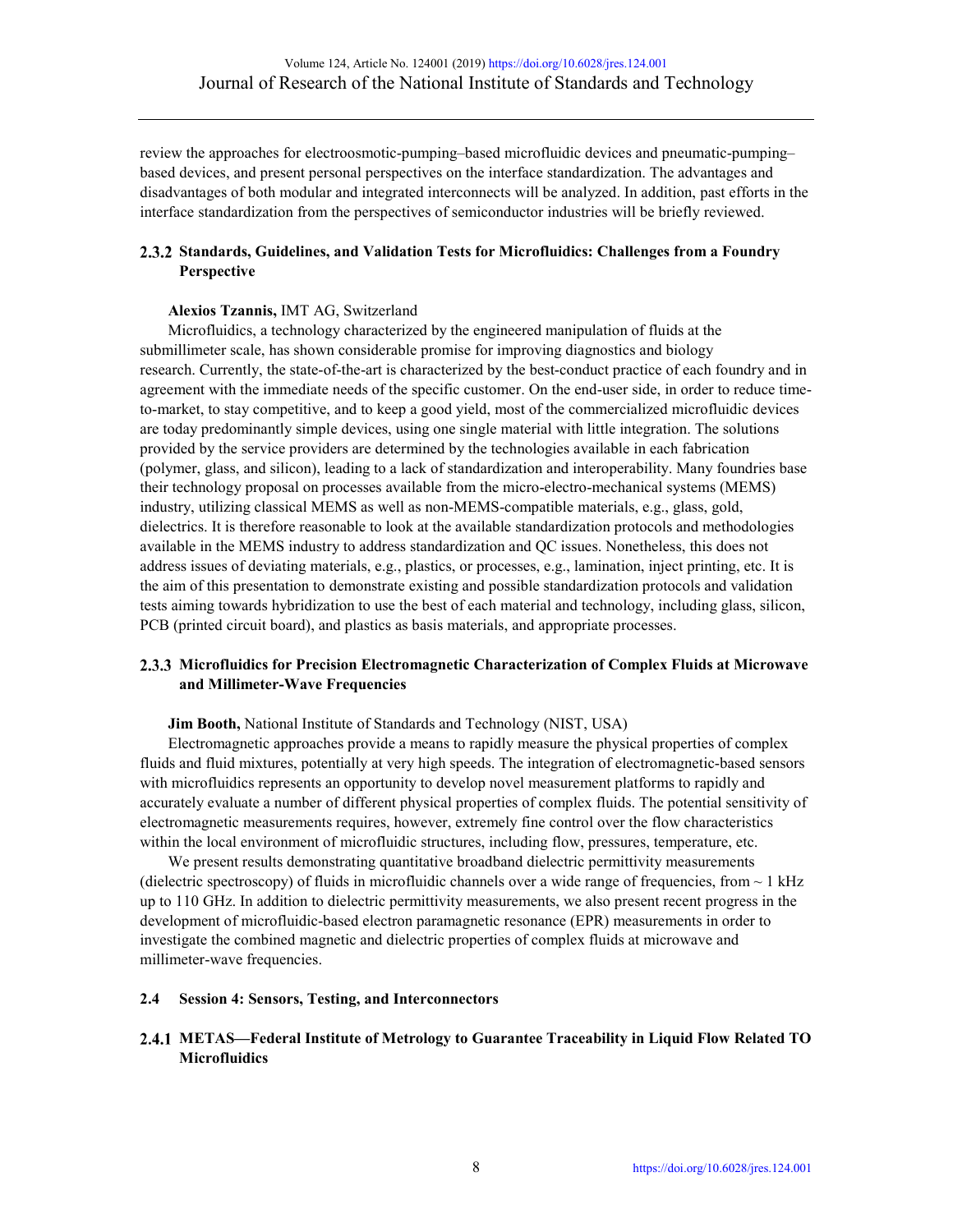#### **Hugo Bissig,** METAS, Switzerland

The Federal Institute of Metrology (METAS) is the national metrology institute of Switzerland. The tasks of METAS are fundamental metrology, research and development, industrial metrology, technology transfer, and legal metrology.

METAS has developed facilities for flow rates ranging from 100 nL/min up to 400 mL/min with uncertainties from 0.7 % to 0.07 % to cover the flow rates in the upcoming field of microfluidics. A more important factor for the whole flow rate range is that METAS has developed flow generators that can be operated with liquids other than water. The flow generators are homemade syringe pumps where the volume flow rates can be calibrated by means of the dynamic gravimetric method using water as liquid. These syringe pumps can then be operated with any other liquids because the volume flow rate is traceable to the International System of Units (SI). To guarantee traceable calibrations of mass flow rates, the density of the used liquid has to be determined by means of traceable density measurements in order to calculate the mass flow rate based on the measured volume flow rate.

Moreover, METAS plans to increase the range of applicable pressures up to 400 bar and temperatures between 5 °C and 50 °C. In a further step, METAS intends to reorient the activities of the flow laboratory towards the application and characterization of complex fluids.

In another area, METAS has experience in the conformity assessment of various instruments that are under legal control. The assessment requires tests to be performed according the corresponding normative document or standards. METAS is working within different committees that set up or review these standards.

#### **Microfluidic Flow Control and Monitoring for Characterization and Validation**

#### **Anne Le Nel,** William Cesar, Fluigent, France

Currently, there is a need to define standards in microfluidics, with the aim of bringing benefits to the industry and achieving plug-and-play microfluidics. For its own production line, Fluigent had to adapt the standard validation protocols and materials to characterize its microfluidic instrument range. In a recent effort towards this standardization, Fluigent contributed its 11 years of expertise in microfluidic instrumentation by joining other major actors and academic institutes in the MFManufacturing Consortium. In this project, standards addressing component geometries, clamping, and interconnections were defined. Modular microfluidic systems were built on this basis using microfluidic building blocks (MFBB) such as valves, reactors, mixers, reservoirs, etc. This raised questions: How should the fluidic characteristics of these elementary building blocks be measured? How can their correct behavior be assessed? How can it be demonstrated that two given types of MFBB have comparable functions and are interchangeable? Those questions are essential both to the manufacturer for quality check and to the end-user for design purposes.

Fluigent combined its know-how in microfluidic instrumentation, integration, and software design by engineering integrated generic characterization benches to test fluidic properties of any MFBB using performant flow control instruments (pressure pump, flow sensors, valves). Specific care was given to ergonomics, robustness, metrology, and automation. Dedicated software was developed for flow automation and computation of fluidic characteristics such as hydrodynamic resistance or closing behavior of pneumatic valves and many more.

## **Standards and Testing—Addressing the Accuracy and Precision of "Small"-Volume Transfers in Droplet-Based Microfluidics**

#### **Sammy S. Datwani,** Labcyte Inc., USA

Emerging assays (biochemical, enzymatic, cell-based, polymerase chain reaction [PCR], qPCR (quantitative PCR), dPCR (digital PCR), ddPCR (droplet digital PCR), etc.) in droplet microfluidics require the measurement of a variety of parameters such as droplet size, droplet volume, droplet concentration,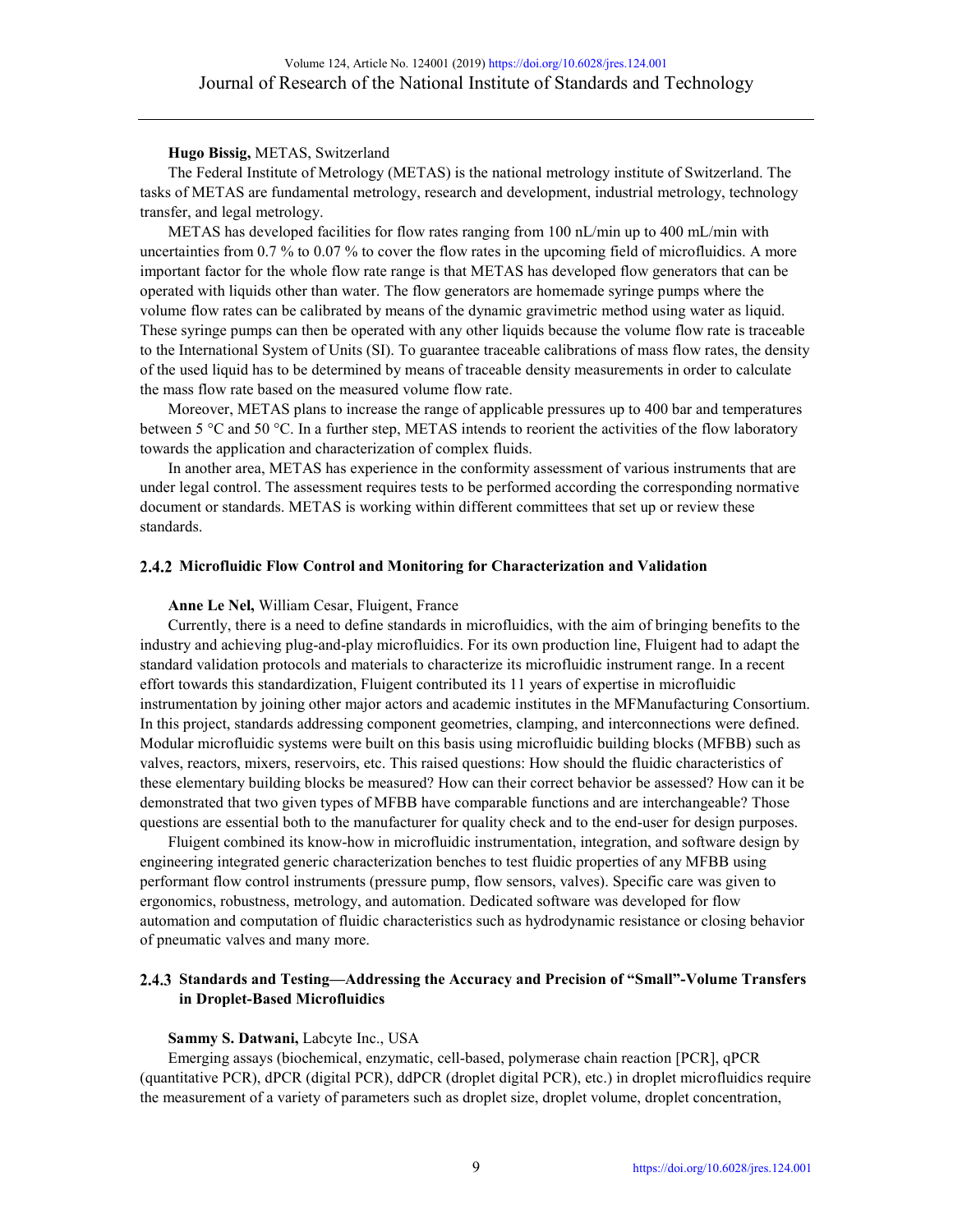droplet velocity, droplet trajectory, droplet shape, and others. The characterization of droplets is critical to the development of accepted standards for droplet-based microfluidics, and even though many techniques exist, such as high-speed imaging, photometry, pressure sensing, calorimetry, radiolabeling, gravimetric methods, amplification methods, fluorescence, ratiometric methods, hybrid methods, and others, there is no one accepted standard for addressing "small" (nanoliter or picoliter) volumes.

This study aimed to assess the suitability of utilizing sodium fluorescein to measure the precision and accuracy of fluid transfers of 2.5 nL droplets of aqueous (water, glycerol, Triton-X 100) or dimethyl sulfoxide (DMSO)/water solutions (70–100 %) to quantify the accuracy and the precision and present a robust process that could be deployed for measuring droplet volume accuracy and droplet volume precision. The short-term and long-term stabilities of sodium fluorescein were qualified with a reference standard. Next, the noise contribution from the bulk-filler and the fluorescence reader were determined. Finally, results were presented for the accuracy and precision of 5 and 50 nL fluid transfers using sodium fluorescein as the measurement process.

## **2.5 Session 5: Modular Systems**

#### **Reconfigurable Modular Microfluidic Systems**

## **Po Ki Yuen,** Corning, USA

Reconfigurable modular microfluidic systems that can be assembled, disassembled, reconfigured, and assembled again to build different integrated microfluidic systems were presented. Each microfluidic module can be designed and optimized separately before connecting them together to form a larger system. The modular design approach or modular architecture is one of the proven approaches to address the integration problem when developing multifunction microfluidic systems. In addition to real-world applications, the reconfigurable modular microfluidic systems with basic microfluidic technologies could be a very useful tool in teaching laboratories with limited resources for expensive and high-technology equipment and will lower the barriers for new entrants to the field of microscale devices and systems.

## **Complex Microfluidic Devices: Modular Approach and Hybrid Solution**

### **Nicolas Verplanck,** CEA-LETI, France

In the microfluidics market, the point-of-care diagnostics application remains the main driver in volume, representing 60 % of the market today in units and only 10 % in value. This application is driven by costs and mass production. Other applications, such as pharmaceutical and life science research or analytical devices, constitute the main driver for highly complex and functional microfluidic devices, with high added value and low volumes.

However, a complex microfluidic device is rarely possible in a single injection molding step and requires the integration of specific functions such as sensors, e.g., MEMS, and actuators, e.g., active valves, fabricated in different materials (glass, silicon, polymers). Moreover, microfluidics manufacturers are mostly specialized in one of the predominant types of basic materials (glass, silicon, and polymer). The most reliable and cost-efficient solution is to adopt a modular approach by using heterogeneous components from different manufacturers.

This presentation focused on top connections and presented some examples of complex microfluidic devices developed at CEA-LETI and in the European MFManufacturing project.

## **Standardized Modular Microfluidic Edge Connections**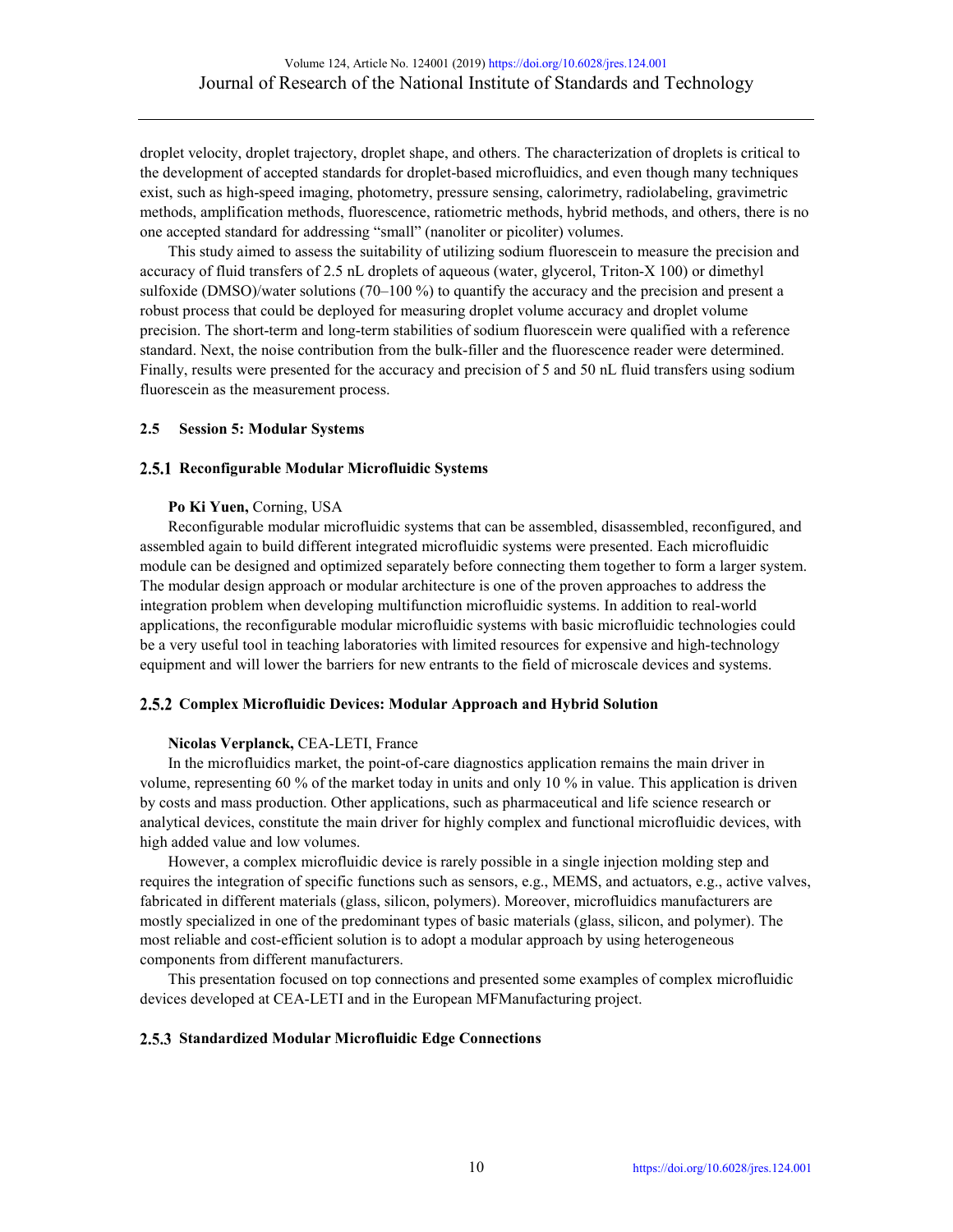## **Wilfred Buesink,** Micronit, The Netherlands

As the maturity of microfluidic applications grows, the demands and restrictions on interfacing methods also grow. The most common fluidic interfacing connections are based on a top-down clamping approach. In many cases, aspects like dead volume, shear rate, reduced device footprint, or maximum optical access are critical, and a planar connection approach can be beneficial. The latest advances in microtechnology and related manufacturing technologies are enabling good-quality modular edge connections for a wide range of microfluidic chips.

Today's market is no longer satisfied with a standard or a specific custom solution; the market requires both. The standardization created within the MFManufacturing project provides the interfacing boundaries and interoperability between companies to the user while leaving the specific solution and requirements open for the design house. This has also been the vision for interfacing solutions offered by Micronit, making the currently available solutions easily compatible with the created standard for both top-down and edge connections.

The presentation provided insight into the ways in which modular edge connect standards enable improved application quality and ease-of-use, as well as giving a roadmap towards the next-generation solutions.

# **3. Remarks from the Individual Presentations**

## **3.1 Opening Session**

Welcome and opening remarks were made by Dr. Laurie Locascio, director of the Material Measurement Laboratory and acting Associate Director for Laboratory Programs, NIST. Dr. Locascio welcomed the attendees and stressed the importance of standards in general. One key remark she made was that standards don't hold back innovation; they promote it.

Dr. James Olthoff, director of the NIST Physical Measurement Laboratory, gave opening remarks on the second day.

## **3.2 Overview of the International Workshop Agreement on Interoperability of Microfluidic Devices—Guidelines for Pitch Spacing Dimensions and Initial Device Classification Henne van Heeren, enablingMNT, The Netherlands**

#### **Introduction**

Integration of microfluidic components from different suppliers into one system often requires *ad hoc* solutions, leading to reliability problems. Industry agreements about interconnections and component formats would simplify matters for designers and producers of microfluidic devices, especially if industrywide-supported quality standards are produced. Such agreements will facilitate an easier and more reliable way to work with microfluidic devices (e.g., will lead to plug-and-play microfluidics). A particular problem in the microfluidic industry is the vast variation in technologies and materials used. Therefore, to make the standards widely applicable, they should be formulated in such a way that they are independent of technology and application. A multinational group of microfluidic companies and institutes has agreed on such specifications [1].

#### **3.2.2 Microfluidic Interconnections**

The first problem discussed by the multinational group was the issues of microfluidic interconnections. These are often made manually, and when many connections are needed, this could become a costly activity with an increasing number of reliability issues. To promote the introduction of easy-to-use multiport connectors, the positions, sizes, and nomenclature of microfluidic ports were defined (see Fig. 1 and 2).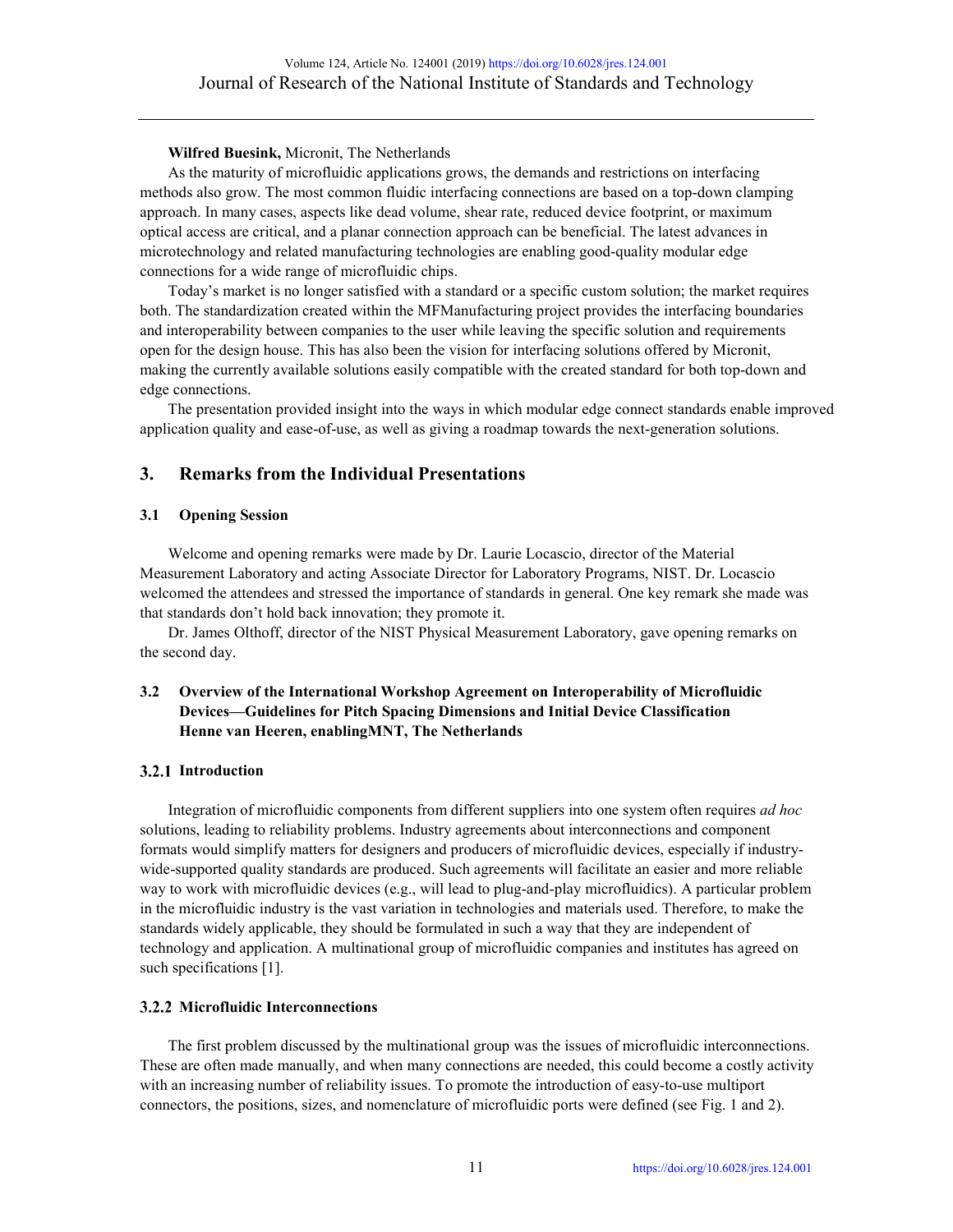

**Fig. 1.** Microfluidic port positions and port nomenclature, where the center of the first port is at (3 mm, 3 mm) from the reference point, and the pitch between port centers is 1.5 mm.



**Fig. 2.** Microfluidic port nomenclature, with ports A1, A3, and C2 shown in blue on a 2.5 mm port grid.

The second important step the group took was defining dimensions of standard microfluidic building blocks to enable easy assembly of the components. This could also enable interchanging parts, for instance, to use components from different suppliers or to create a reconfigurable system. In discussion are guidelines about side connectors and microfluidic circuit boards. It is good to mention that all the guidelines were only approved after thorough discussions with dozens of companies outside the core group.

### **Towards Generic Validation Testing for Microfluidics**

The third step taken was defining a classification of microfluidic devices; this is seen as an essential step towards industry-supported quality specifications. Although at first this classification only addresses pressure and temperature operation ranges (see Table 1), they are to be complemented by flow ranges.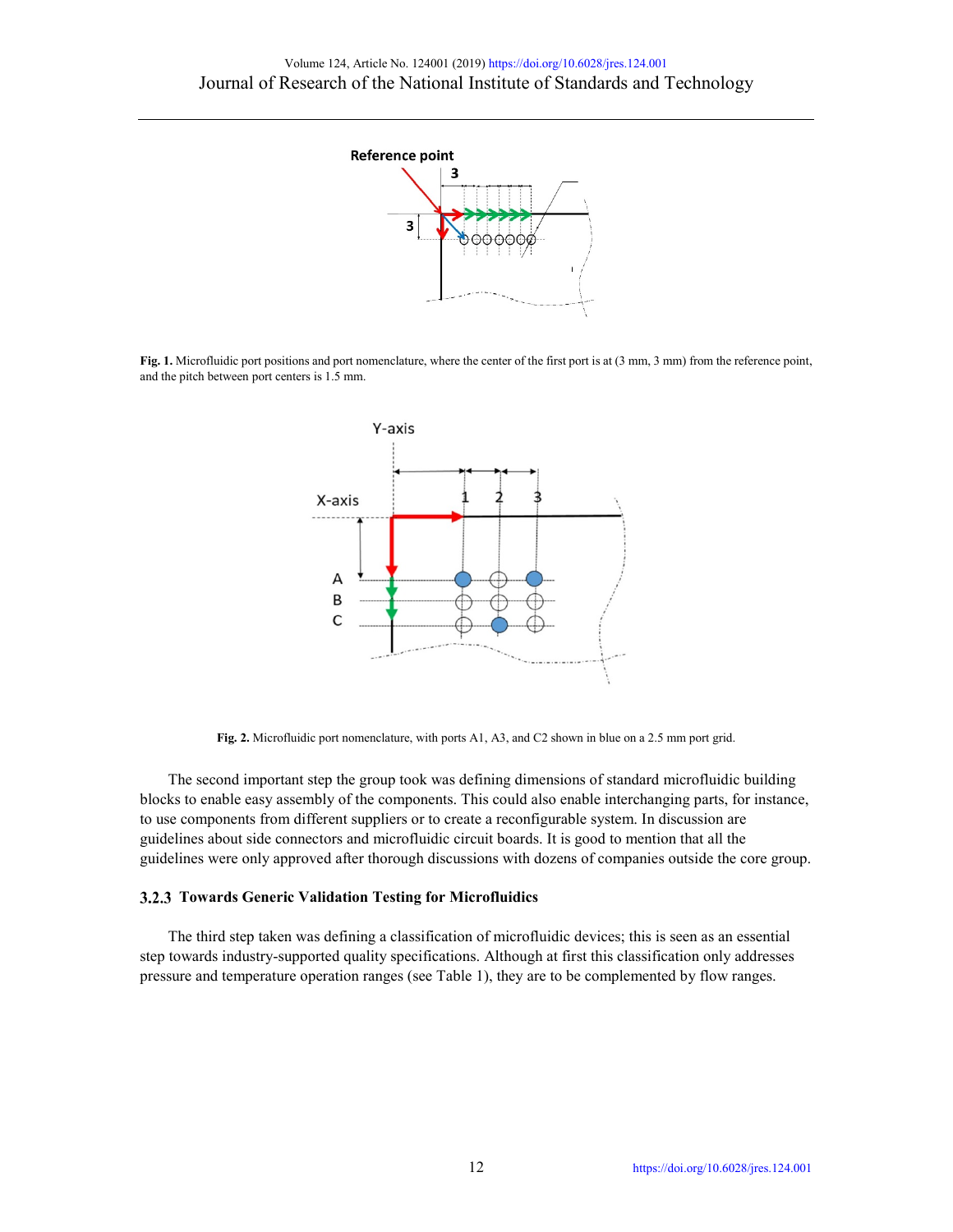| Class Type | Maximum Pressure<br>(bar) | Maximum<br>Temperature $(^{\circ}C)$ | Minimum<br>Temperature $(^{\circ}C)$ |
|------------|---------------------------|--------------------------------------|--------------------------------------|
| PT 2/50    |                           | 50                                   |                                      |
| PT 2/75    |                           | 75                                   |                                      |
| PT 2/100   |                           | 100                                  |                                      |
| PT 7/50    |                           | 50                                   |                                      |
| PT 7/100   |                           | 100                                  |                                      |
| PT 30/50   | 30                        | 50                                   |                                      |

**Table 1.** Operational classes for microfluidic devices.

The rationales for this part of the discussion are the following: (1) There are no published generic test protocols based on proven fault modes to assist the development of more reliable microfluidic products. (2) Most of the tools and techniques currently used for failure analysis are leveraged from the IC industry, and they are not designed to be used with fluids, especially not with liquids. Therefore, the microfluidic industry faces the challenge that it needs to define its own testing strategies, methods, and reliability models. These testing strategies should be based on the most challenging microfluidic fault modes. Hence, identifying and understanding these fault modes are factors of major importance for the microfluidics community.

## **White Papers and Guidelines**

The proposed standards and guidelines will be published as white papers to ensure wide dissemination. Several of the standards developed so far are currently being transferred to the International Standard Organization (ISO) to become official standards. The guidelines proved to be very easily applicable for designers, and within 2 years after publication of the first guideline, about 15 new products based on these standards are in development. As one of these products already needed further miniaturization, we discussed future (smaller) formats too.

## **3.3 Session 1: Combining Microfluidics and Electronics (Integration)**

## **Mark Tondra,** Diagnostic Biosensors, USA

Mark presented the SEMI activities on standardization of microfluidics. This work was driven by the wish to introduce microfluidic capabilities to the traditional electronic industry. A particular problem here is the separation of microfluidic and electronic connections. One way of doing that is to position the electrical wires perpendicular to the microfluidic tubes. Another and likely more promising approach is to replace the tubes with a small manifold with predefined channels, reducing size and complexity. One cannot use a microfluidic chip if it does not fit onto something, so the microfluidic manifold might be used for that. Due to the proximity of electrical wires to microfluidic channels, leak tightness is critical, and sound leakage tests are certainly needed. Sealing technologies that can be used include reusable ones, such as compression gaskets and O-rings, or permanent ones based on glue, adhesive, or thermal bonding, welding, etc.

Other problems that are slowing down microfluidic developments are (1) the lack of maturity in technologies used to stick several layers together; and (2) stress on the fragile electronic structures, but this likely can be solved by using flexible circuit boards.

Edge connectors used in the electronics industry might provide ideas on how to combine electronic and microfluidic interconnections in one connector.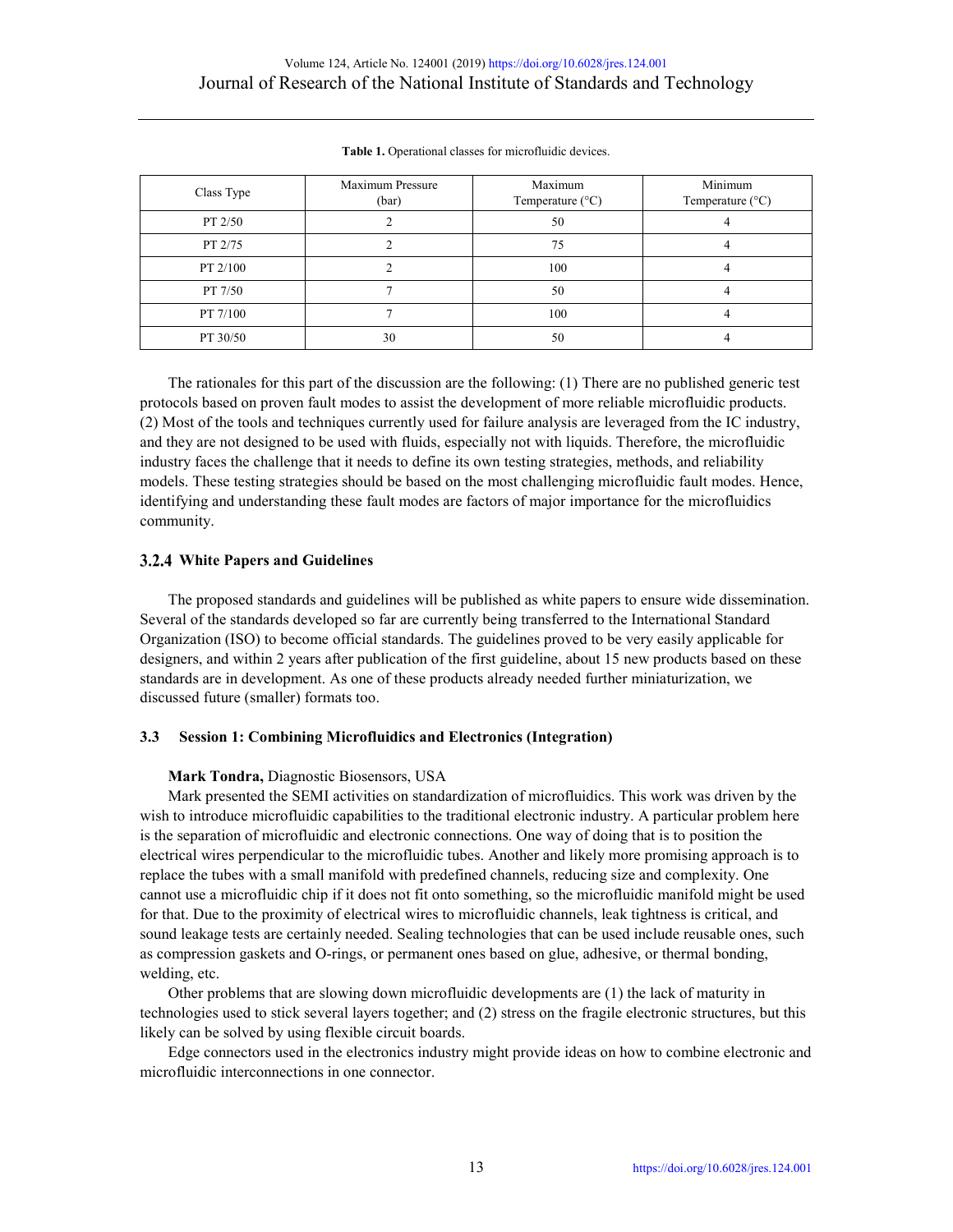## **Chengxun Liu,** IMEC, Belgium

Chengxun addressed the issue of combining optical, microfluidic, and electrical connections. It turned out that it was challenging to translate the successful semiconductor approach to microfluidics. The lack of standardization and industry roadmaps makes developing products based on economic and reliable fabrication processes difficult. The diversity in applications and technologies makes it hard to find the right topics to standardize. One route forward might be wafer-scale processing; however, microfluidic channels and optical waveguides need large "real estate." In semiconductors, silicon "real estate" is expensive, and one would want to make the chips as small as possible. This small size makes them difficult to combine with the much larger microfluidic components.

Another approach is to combine PCB with microfluidics. This combination partially overcomes the constraints related to space when combining electrical, microfluidic, and optical interconnections. One solution is to divide them over the three axes: reserve left and right for electrical connections; assign front and back to optical connections; and keep the bottom for microfluidic connections.

Some other challenges are the influence of packaging technology on biosensor performance, alignment, auto-fluorescence, and control of surface properties. Some of the requirements for fabrication and packaging are:

- no damage to immobilized antibodies during packaging (e.g., room-temperature bonding);
- good alignment to the rest of the microsystem;
- little autofluorescence from the packaging material; and
- controllable physical (hydrophilicity) and chemical characteristics (modest molecule absorption).

Lessons that can be learned from the semiconductor industry include roadmap creation and consideration of ecosystems.

Determined by applications, the choice of technology and the sensitivity to cost differ substantially. It is challenging to directly unify the physical layout of a silicon-cartridge interface. However, it may be possible to find a few generic solutions for the interface.

Packaging/integration methods should preferably support:

- wafer processing,
- low-temperature bonding, and
- one side *vs*. two-side packaging.

During the discussion, it was mentioned that microfluidic side connectors might become a game changer for combining electrical, microfluidic, and optical interconnections.

#### **Erik Beckert,** Fraunhofer IOF, Germany

According to Erik, three-dimensional (3D) printing could change the microfluidic industry by offering more flexibility and design freedom, but also by providing a good solution for small volumes. This speaker stressed the need to think about the best options for electrical connections to microfluidic devices: i.e., geometry and defining electric parameters.

## **3.4 Session 2: Cell-Based Assays/In Vitro Diagnostics**

#### **Keynote Presentation: Microfluidics and Regulations for In Vitro Diagnostics**

#### **Yun-Fu Hu,** Food and Drug Administration (FDA), USA

Yun-Fu gave a valuable overview of the classification of medical devices and the process to achieve FDA approval. The FDA regulations are mainly related to application issues. Whenever possible, the FDA will refer to existing standards, including from ISO.

Takeaway messages:

- **•** FDA regulates medical devices/*in vitro* diagnostics based on risks to patients and also:
	- o intended use as a determinant of device risk classifications,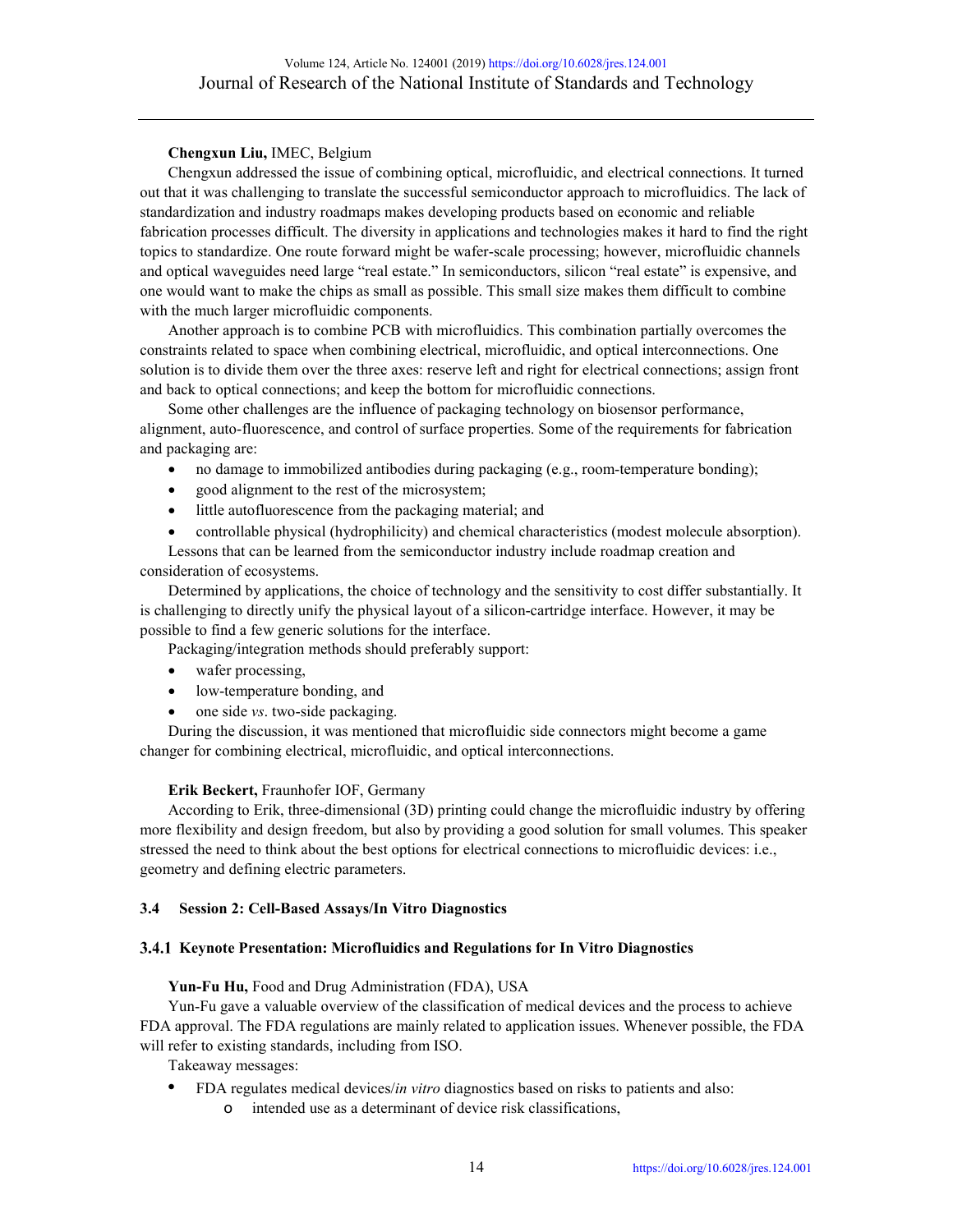- o analytical performance (e.g., limit of detection, accuracy, precision), and
- o clinical performance (e.g., sensitivity, specificity).
- **•** FDA recognizes and uses existing standards where available for regulatory decisions.
- There are many areas in need of standards (e.g., next-generation sequencing, NGS).
- **•** FDA encourages and participates in standards development.

## **Vivienne Williams,** Cellix Limited, Ireland

A challenge is the translation of application requirements (fitness for use) into manufacturing processes that enable quality control. Vivienne stated that there is a relation between the (chip) material/fabrication process and the choice of microfluidic connector. Cellix' connector is based on 4.5 mm pitch; the utilized technology (O-rings and needles) ensures a very reliable connector that can withstand high pressures. The fact that injection molding can create accurate holes makes this possible. The connectors can be cleaned and reused. Vivien presented a list of quality checks that are used in Cellix' production.

## **Luis Fernández Ledesma,** microLIQUID S.L., Spain

Luis stated that in the current situation, each customer seems to have its own design, and the reuse of existing designs is hardly possible, making production unnecessarily expensive and limiting learning opportunities. Chip-to-system connections are particular challenges. Another challenge is the control of a microfluidic system. The questions Luis asked the community were: (1) Should small production volume be left aside? (2) Should the control system be considered in the standardization of microfluidic cartridges? (3) Standardization would bring a lot of benefits, but mostly for developers; are we ready to provide benefits to clients?

## **Mandy Esch,** NIST, USA

Mandy addressed issues for standardizing multi-organ platforms, where the relative sizes of organ compartments, the distribution of blood surrogate, and fluid residence times influence the data obtained for a drug exposure. She presented a list of items that should be considered for standardization of multi-organ microphysiological devices (Table 2).

| Microfluidic Platforms    | <b>Authentic Tissues</b> | Drug Efficacy $+$ Side Effects |
|---------------------------|--------------------------|--------------------------------|
| Organ chamber size ratios | Cells                    | Experiment design              |
| Flow rates                | Microenvironment         | Pipetting                      |
| Liquid-to-cell ratio      | Serum                    |                                |
| Nonmetabolizing tissues   | Common medium            |                                |

**Table 2.** Elements to consider in body-on-a-chip standardization.

#### **3.5 Session 3: Flow Control and Verification Testing**

#### **Hugh Fan,** University of Florida, USA

Hugh presented an overview of the history of microfluidic interconnections, leading to the easier and more reliable connection technologies that are currently used. In general, there is a need for micro-to-macro interfaces. He stressed the fact that if an application needs to be compatible with automatic dispensing units, then they need to adhere to the standards that are used in that industry. That means that, for example, the 4.5 mm port pitch, which is a recognized standard element there. It is possible that someone will develop an interconnection system for the 2.25 mm well plate pitch. One attendee noted the limitations of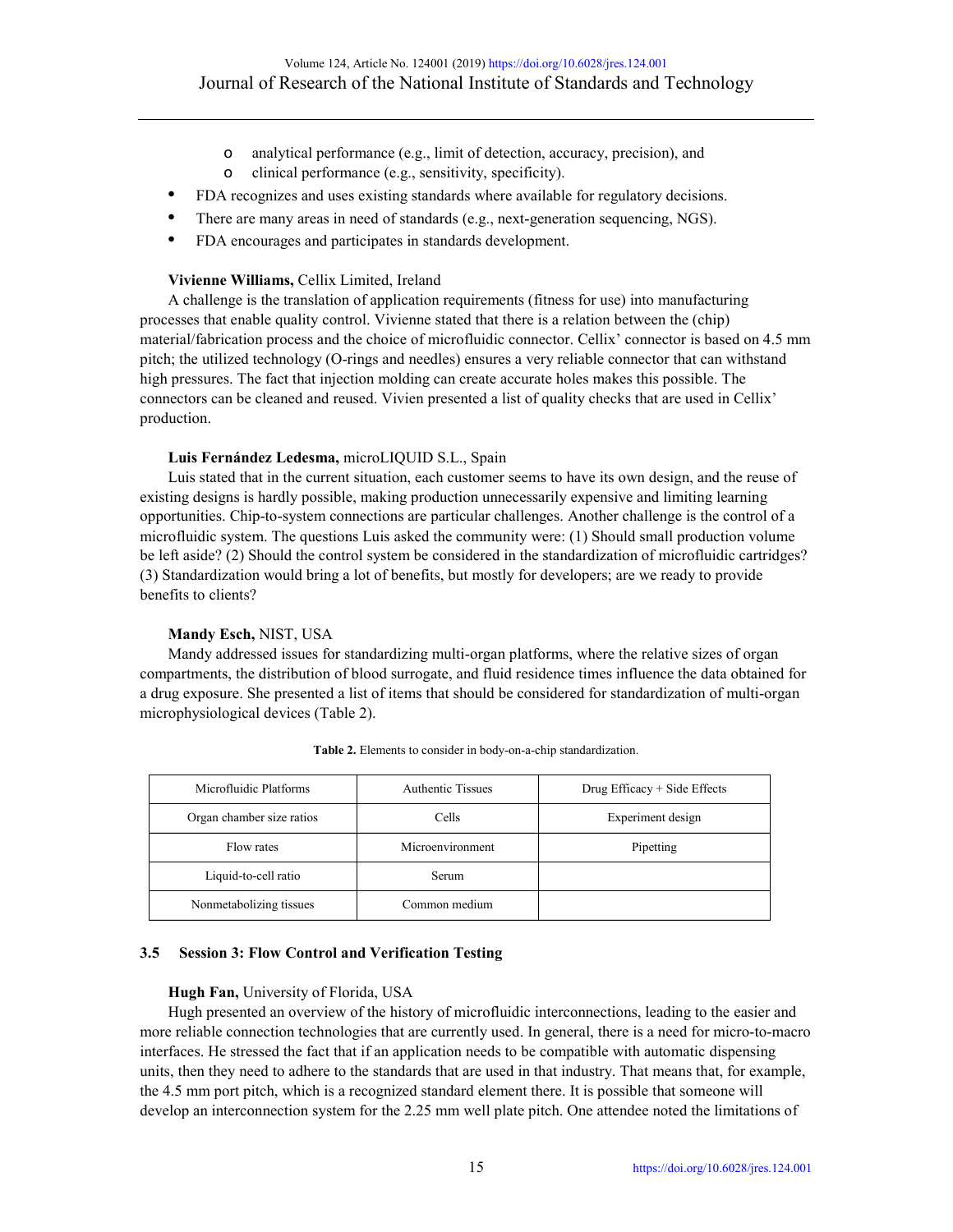well plates and added that there are many applications were other microfluidic techniques are more appropriate.

During the discussions, the mechanisms of microfluidic device failure were considered to be important factors, and scientist should publish more about their failures.

The 1.5 mm scheme fits well with a well plate spacing up to 384 well plates but not for plates with higher numbers of wells.

To go forward, meetings are beneficial, and reports must be inclusive and scientifically sound.

#### **Alexios Tzannis,** IMT, Switzerland

There are currently no testing protocols that could help to qualify a second supplier. Vocabulary definitions are needed. If all the products and fabrication technologies are completely different, there is no room for a learning process that will allow this community to avoid repeating mistakes and become more efficient. Alexios pointed towards existing standards in use in other industry segments that could be used or translated into the microfluidic industry.

Next steps in the standardization process could be to generate a vocabulary, i.e., definitions of properties, components, and functions. As a starting point, "Micro Process Engineering—Vocabulary (ISO 10991:2009)" could be used [3]. Furthermore, some of these definitions should be, for example, for material properties, dimensional properties, mechanical properties, transducer properties, "hygiene" properties, interfacing properties, and system properties. A list and description of parameters to be tested and existing norms should be made that can be referenced to reduce work load; there is much overlap with other market segments. A first attempt to make such a list was presented.

With regard to testing protocols, primary goals included accelerated life-time testing and (nondestructive) leakage testing.

## **Second Day of the Workshop, Friday, June 2, 2017**

#### **3.6 Session 4: Sensors, Testing, and Interconnectors**

#### **Hugo Bissig,** METAS, Switzerland

METAS and others have defined methodologies for accurate measurement of microflows (100 nL/min to 1 mL/min, at room temperature and pressures between 0 and 8 bars) in the operating regime where most microfluidics function.

Measurement protocols that, according to METAS, could be of interest are: (1) estimation of channel cross section using accurate flow measurement; (2) burst tests; (3) changing flow rates; (4) ability to test in the temperature range 5 to 50 °C; and (5) complex flows.

The audience agreed on the need for burst test protocols, but they also pointed out the need for leakage test protocols. Several attendees mentioned the limitation of instantaneous flow measurement techniques at the metrology institutes that measure the cumulative flow over time. There is a need for accurate measurement technologies for instantaneous flow measurement.

#### **Anne Le Nel, Fluigent,** France

Anne addressed the issue of microfluidic instrument qualification, including characterization during development, qualification of the product, and quality control in production. These activities should lead to compliance certificates, product certification, application/technical notes, and technical data sheets. Fluigent is interested in definitions/vocabulary, methods/protocols, calibrated instrumentation, and other standards. Items that should be addressed are:

- response time, rising time, settling time;
- precision, accuracy, repeatability;
- resolution, stability;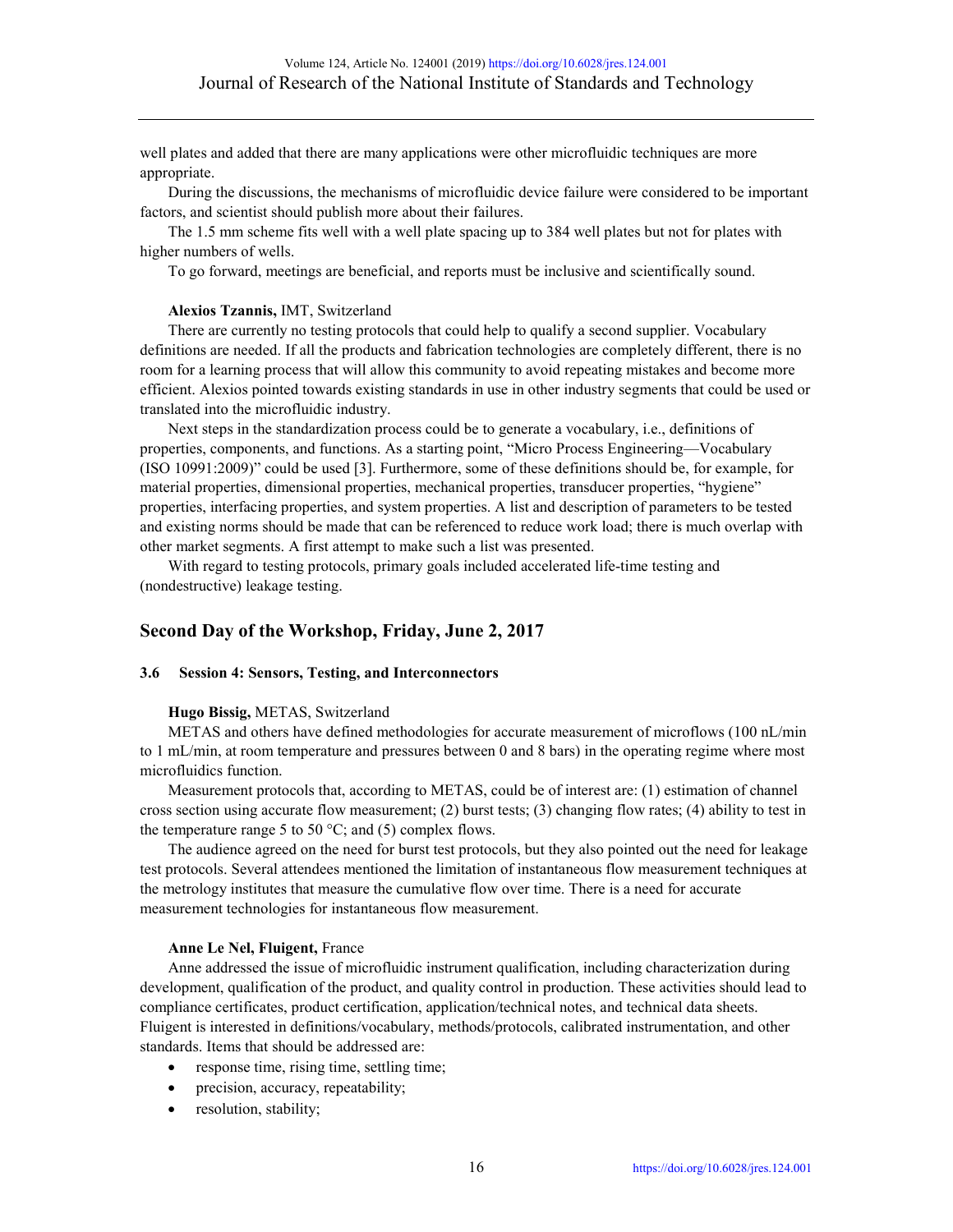- gas/power consumption;
- dead volumes/internal volumes/pressure drop; and
- pressure: nominal, maximal, and burst.

Adapted methods, protocols dedicated to microfluidic testing, and qualification and calibrated (metrology) instrumentation are needed. Anne pointed out that some new sensors have better resolution than calibrated instruments! It is difficult to compare products because all manufacturers seem to use their own methods to measure their product's performance.

A particular problem is that the microfluidic community is working in a wide area of parameter ranges, for example:

- pressure: from 8 µbars to 10 bars;
- flow rate: from a few nanoliters per minute to several milliliters per minute; and
- volume: from a few picoliters to several milliliters.

Fluigent is working on several issues relevant to the microfluidic community, such as reference sensors calibrated with external governmental standards institutes, internal procedures and protocols (some of them adapted from macro- to microscale), and an integrated platform (instrument) for microfluidic device testing/validation. On such an instrument, the user can run the standardized test protocols on components. Component placement in the instrument should be simple to save time and to ensure proper testing. Multiphysics characterization platforms for microfluidic systems like these will provide functional information about fluidic, electrical, and thermal behavior, among other parameters. This platform can be used for calibration, comparison between suppliers, reliability testing, etc. Now standards must be defined for characterization in terms of hardware, software, and methods.

Comments from the audience included the need for (1) miniaturizing microfluidic pumps and (2) leakage test protocols for preloaded chemicals.

#### **Sammy Datwani,** Labcyte, USA

High pressures are another driver for side connectors. There is no need to reinvent the wheel; other standards can be adapted and used. There is a need for objective, comparable methods to measure droplet sizes, especially for low volumes (<100 nL). The use of fluorescein might be an option.

#### **3.7 Session 5: Modular Systems**

#### **Po Ki Yuen,** Corning, USA

A modular approach or modular architecture is a proven strategy to address integration problems, but it needs simple, robust, reliable, and preferably plug-and-play connections. Po Ki demonstrated two such interconnection systems. These connections were tested by him using burst tests and pull force testing.

The developed interconnects can be used in microfluidic circuit boards, where building blocks having different functionality can be combined in reconfigurable systems.

The speaker listed some considerations for standardization. For module-to-module and module-toworld connectors, the dimensions should be based on manufacturability, reliability, and robustness. Locations and numbers of inlet and outlet openings should be described. Functional tests needed are: (1) leakage test at the specified pressure ranges, and (2) reliability and robustness test for repeatedly connecting and disconnecting components. For some connections, existing standards can be used (for instance, the ones used in optical connections).

#### **Nicolas Verplanck,** CEA-LETI, France

CEA-Leti and others have developed five different microfluidic circuit boards and an even larger number of components that conform to the established standards, but the need for standards to ensure compatibility and interoperability was highlighted. For instance, in the modular approach to microfluidics, a critical point is the connection between the parts. This critical issue requires design guidelines and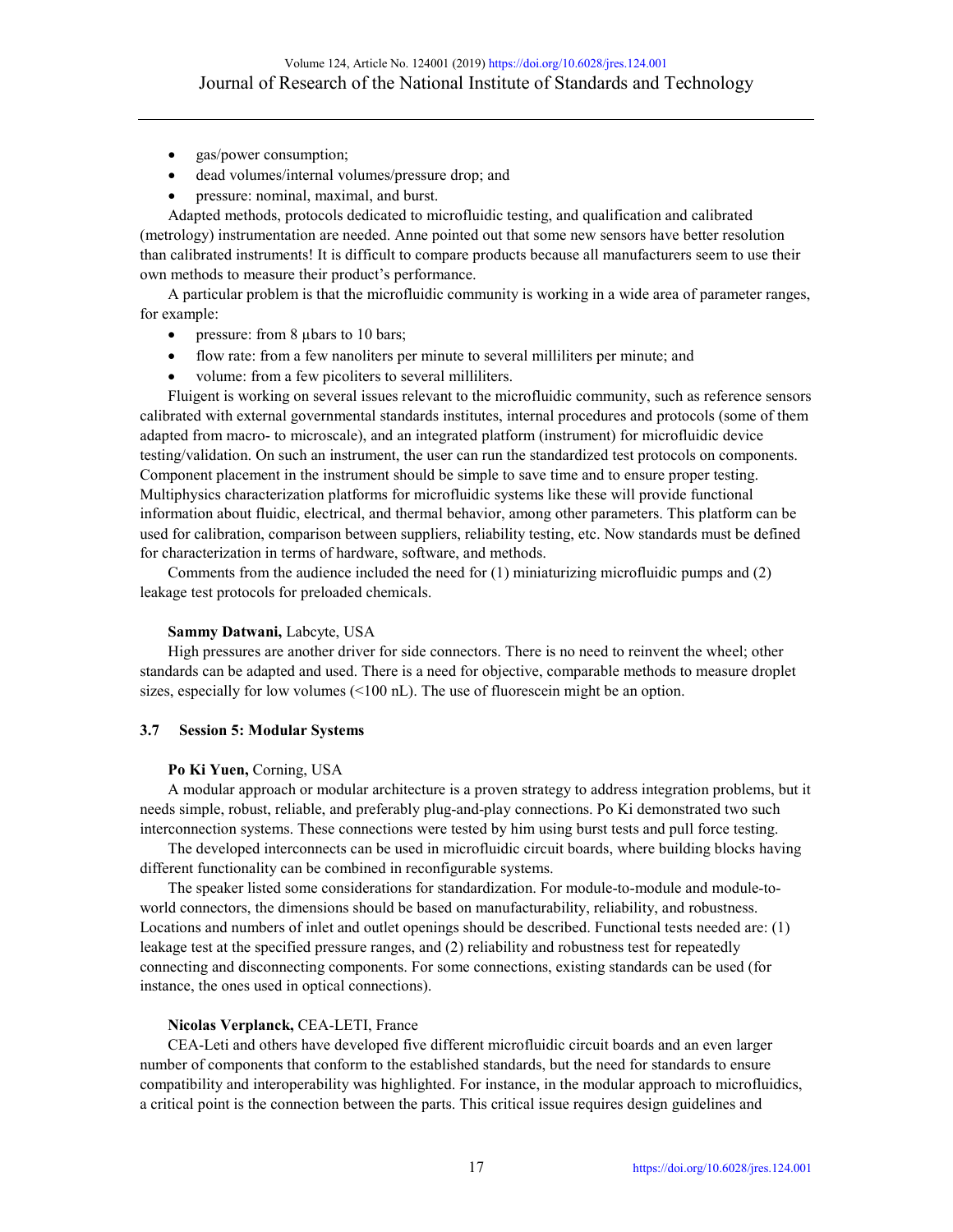standards. Standardized dimensions (chip size and pitch) are the first (minimum) level to ensure interoperability and optimize development time. The guidelines outlined herein will help manufacturers to produce off-the-shelf components, which will lead to cost reduction and yield improvement. This is only possible if comparable data sheets and standardized test protocols are available.

The new guidelines depicted here describe chip sizes, the position of microfluidic ports, and more. There are also guidelines for building blocks. Some building blocks have been made and are in the process of being designed. To test and qualify these building blocks, a test-bench has been developed (see Anne Le-Nel's Abstract and Notes).

#### **Wilfred Buesink,** Micronit, The Netherlands

Standardization brings advantages for research and industry, enabling interoperability of products from different suppliers. The guidelines that describe these standards are a stimulation for fast and creative product development. The community is now working to overcome challenges in setting the standards and proving the reliability of products based on these standards.

While Micronit was involved in developing the new standards (e*.g*., interconnectors), they were able to develop one of the first new products based on these standards (see Fig. 3).



**Fig. 3.** Example of how standard development and new product creation go together. MFM indicates MFManufacturing project.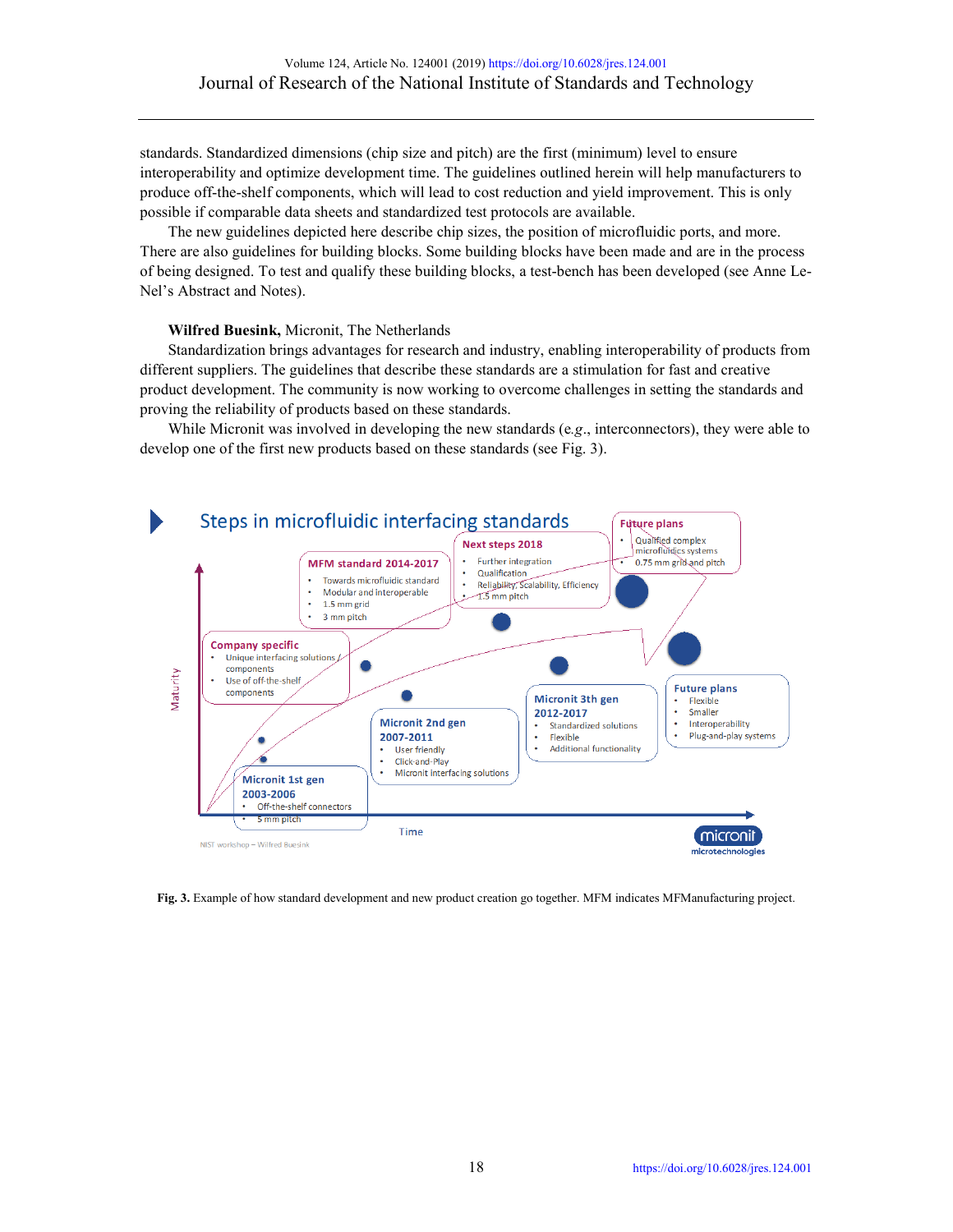One of these products is the side connector. [During the discussion, it turned out that the terms "side connector" and "edge connector" are used for the same type of component, although they do not mean the same thing.] These side connectors have several advantages, although top connectors might be a better choice for a few cases (Table 3).

| Pro                                                                                                | Con                                                                                    |  |
|----------------------------------------------------------------------------------------------------|----------------------------------------------------------------------------------------|--|
| Smooth access to microfluidic channels                                                             | Good practices in top-down assembly                                                    |  |
| Uninterrupted flow path with minimal shear                                                         | Top-down stacking that works in the z-direction (large surface)                        |  |
| Low dead volume at inlets and outlets, resulting in reduced<br>sample and reagent use              | Tolerances more critical and demand on (local) cartridge<br>interface design increased |  |
| Smaller footprint and simple fabrication                                                           | Increased demands on fabrication and/or separation methods                             |  |
| Minimized interface, maximized optical access; compatible with<br>upright and inverted microscopes | Currently not that many companies offering planar solutions                            |  |
| Autoclavable and easy tube mounting                                                                |                                                                                        |  |

**Table 3.** Pros and cons of side connectors.

Overall, side connectors have so many advantages that they will be increasingly used in the industry. Wilfred showed that several companies already offer side connectors. They differ in design, are not always easy to use, and are not affordable. There is now a guideline being written that standardizes the positions of the microfluidic ports in a similar way as the top connectors (Fig. 4). This guideline, proposed by the MFManufacturing consortium, will be available shortly.



**Fig. 4.** Proposed standard for side connector.

Standards are particularly valuable for those that develop products in the range of low to medium volumes (up to 10 000 per year).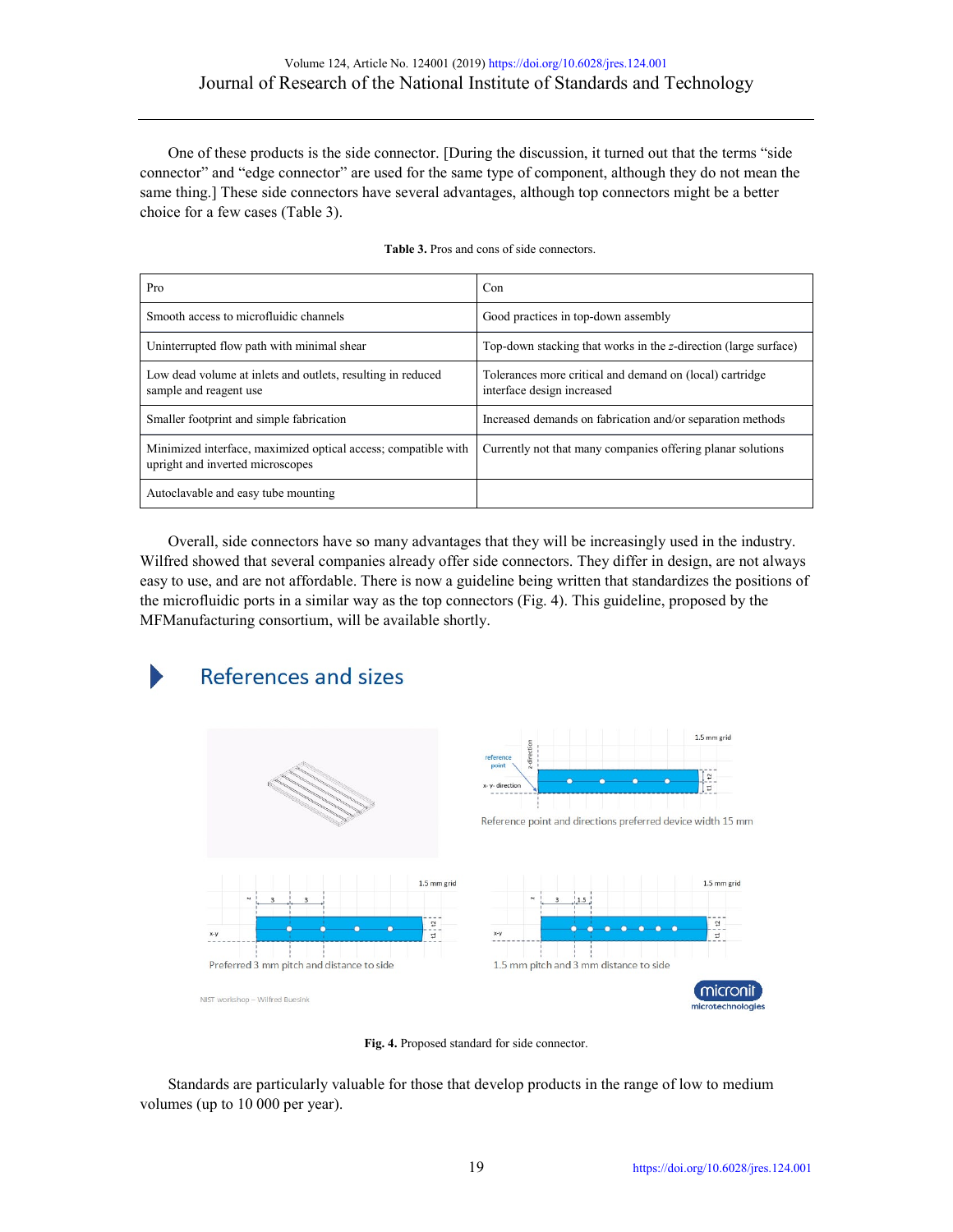# **4. Conclusions and Outlook**

## **4.1 Integration of Microfluidics and Electronics**

Besides the already defined clamping exclusion area, a dedicated area on the microfluidic building blocks should be reserved for electrical interconnection: an electrical interconnection exclusion area.

Many devices and components need both microfluidic and electrical connections, so it might make sense to think about a standard for a connector that combines them both. Such a connector might be similar to the PCI-express card edge connectors in use for electrical connections in microelectronic systems (see Fig. 5).



**Fig. 5.** Inspiration for connectors that combine microfluidic and electrical connections.

A good practice for a design engineer would be to have a list of materials that can be used in the wetted path of the device/component. There are limitations to the kind of materials that are acceptable for microfluidic designers for the wetted path. Glass, silicon, cyclic olefin copolymer/cyclic olefin polymer (COC/COP), polymethyl methacrylate (PMMA), polycarbonate (PC), and polystyrene (PS) are the most often used materials. Materials that are commonly used in the electronic industry (e.g., potting material) might leach out unwanted chemicals or carry a risk of unwanted absorption, and therefore they should not be allowed in the wetted path.

Bonding glass to silicon at low temperatures is possible, and the expansion coefficients of the two materials are such that a reliable bond is achievable. This is especially important for biosensors and other elements that contain biomaterials. In these cases, room-temperature bonding is an essential requirement during the production processes.

Few manufacturers work with bare dies, and the small world of silicon does not completely fit in with the more macroworld of microfluidics. Therefore, components are needed that "transform" the silicon die into an element that: (1) adheres to the microfluidic standards; (2) facilitates leak-free microfluidic connections; (3) can be handled in the average assembly line; (4) facilitates the microfluidic flow; and (5) enables electrical interconnections. One side will be in contact with the silicon, and the other will be in contact with the microfluidic system. Such a "microfluidic fan-out" should be affordable and reliable, and, in some cases, sterilizable.

## **4.2 Flow Control, Sensors, and Testing**

Flow measurement is seen as an important aspect in standardization by companies and other stakeholders of metrology laboratories. The scope of the development of standards in flow measurement should include: volumetric measurement; Newtonian fluids; instantaneous measurement (sampling frequency or delta time); incompressible fluids; and device under test (DUT; not internally); and reference should be made to pressure and fluid temperature, and output pressure. On the other hand, the scope of the work on standards testing should focus on: standard protocols; test benches/instruments; environment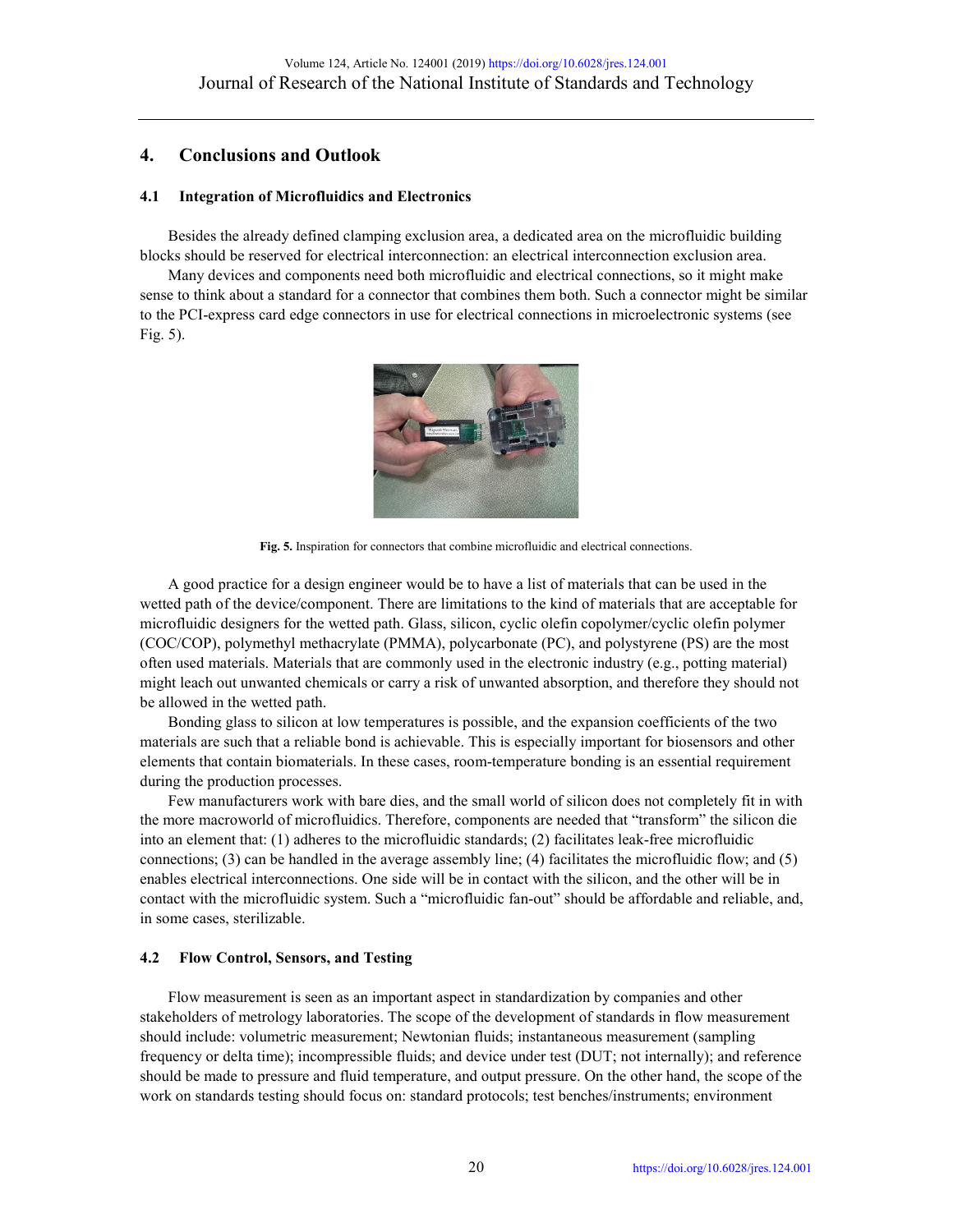conditions (e.g., pressure, temperature, humidity, etc.); validation (number of measurements or cycles; errors: systematic, random, etc.); and traceability (transfer standards). Finally, the scope of the work on sensors should first look at integrated sensors (e.g., optical, electrical, temperature gradient, surface acoustic wave, time of flight) or external sensors; traceability; repeatability and reproducibility; hysteresis; sensitivity to other parameters (e.g., temperature, angle, electromagnetic interference); and compatibility with fluids.

## **4.3 Interconnectors and Modular Systems**

The consensus obtained in the International Workshop Agreement (IWA 23) [1] demonstrates that the 1.5 mm grid is acceptable to most parties. However, there are industry sectors where these interconnects will have difficulty being accepted. Some of these are: high-volume manufacturing, applications focusing on HTS, silicon-based devices (although fan-out approaches might change that), and integrated products. In these areas, silicon chips are often used in combination with microfluidics. Silicon chips tend to be rather small, and smaller port pitches might be needed. Several new activities will need to be taken up to get closer to standards in this important area. Some of these activities are:

- comparison of products and building blocks on a generic test bench, so that they will have comparable data sheets, including reliability testing and standard testing protocols;
- achieving interoperability between suppliers, so developers and integrators can use building blocks/products/connectors from different suppliers;
- development of standard components to reduce the likelihood of failure, which often occurs in the development phase due to unreliable products or lengthy development time; and
- standardization of the nomenclature related to interconnects.

## **4.4 Outlook**

A wave of standardization efforts is under way by companies, academics, and metrology laboratories interested in bridging the gap between academic and industry research and the development of commercial products. Academic ideas that show promise as commercial products could be transferred faster to manufacturing if research development is done using existing and proven systems in the industrial realm, or if these products are further developed using mass manufacturing concepts. The development of standards is expected, in time, to improve the quality and reduce the cost of microfluidic components by making available standard parts and processes. The areas covered during the First Workshop on Standards for Microfluidics are just the beginning regarding the future of standardization for microfluidic systems. More and more stakeholders are getting involved in these efforts. The European consortium MFManufacturing made major progress in the last few years towards understanding the interests of industry and academia with regard to the most used components and conditions for common microfluidic applications. MFManufacturing also pressed for the development of ISO standards in microfluidics (e.g., ISO IWA 23), and more ISO standards are under development. Ongoing efforts are also growing within the Microfluidics Association (MFA), a new international organization that promotes, among other things, a common language, definitions, and standards in microfluidics.

MFA is working towards the creation of working groups on the four areas presented in this article. The first standards under development are focused on physical measurements, such as flow, dimensions (spacing between interconnects), and testing protocols. However, with the continuous expansion of biomedical applications/devices, future standards will require defining parameters of a biological nature within these systems. Generic media, standard cell microenvironments, and standard tissue models are just some of the many parameters that will likely need to be standardized in the future, when devices that include cells and other cellular-related components make it to the FDA for approval. If the efforts reported in this article persist, there is no doubt that the microfluidics field will soon have readily accessible and